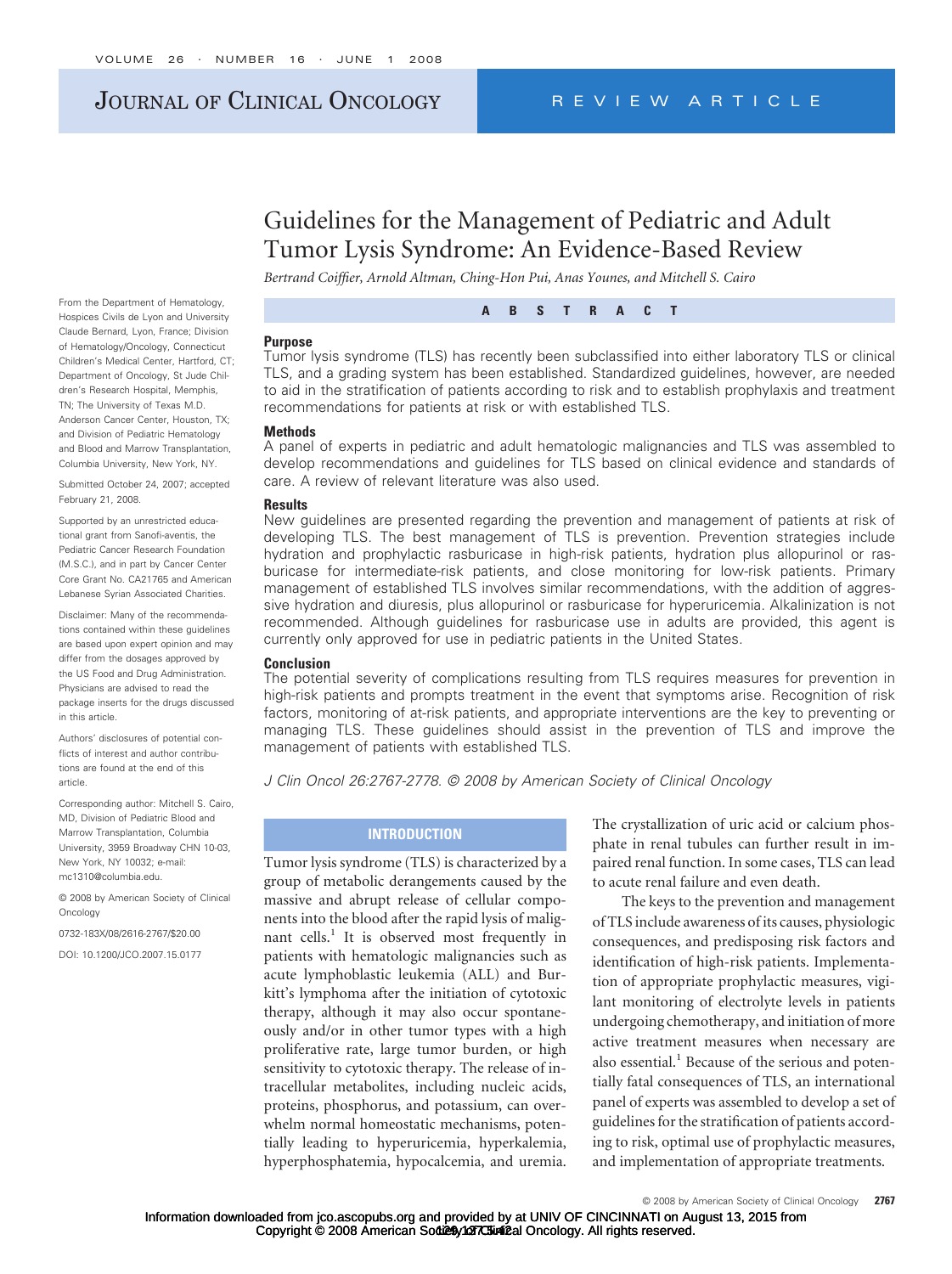## **METHODS**

#### *Panel Composition*

The panel was composed of experts in clinical oncology, with a focus on expertise in pediatric and/or adult hematologic malignancies and the management of TLS (Appendix, online only). In addition, a representative from the Multinational Association of Supportive Care in Cancer was included as a consultant.

#### *Process Overview*

A subset of the panel initially met to outline specific areas to be addressed by the guidelines and to develop detailed recommendations based on currently available clinical evidence as well as standards of practice. Group discussion and consensus was required for each recommendation. Systematic assessment of the level of evidence and grading of recommendations was included in the process. Once a draft of the guidelines had been approved, the guidelines were circulated to the full panel for their input and endorsement. All members of the panel were given the opportunity to comment on the proposed guidelines and the data supporting each recommendation.

#### *Literature Review and Data Collection*

Relevant publications based on searches of MEDLINE (National Library of Medicine, Bethesda, MD) through January 2006 and reference lists of published articles were examined for the creation of these guidelines. In addition, meeting abstracts available through this date were included in the literature review.

## **BACKGROUND**

#### *Pathogenesis and Clinical Consequences*

In malignancies with a high proliferative rate, large tumor burden, and high sensitivity to chemotherapy, the initiation of cytotoxic chemotherapy, cytolytic antibody therapy, and/or radiation therapy can cause the rapid lysis of tumor cells, leading to the release of massive quantities of intracellular contents into the bloodstream, including anions, cations, proteins, and nucleic acids.2 The release and subsequent catabolism of nucleic acids can result in hyperuricemia.<sup>1-4</sup> Specifically, purine nucleic acids are catabolized to hypoxanthine, then xanthine, and finally to uric acid by the enzyme xanthine oxidase (Fig 1). Under normal conditions, uric acid is cleared through the kidneys at a rate of approximately 500 mg/d.<sup>5</sup> Uric acid has a pKa of 5.4 to 5.7, and it is poorly soluble in  $H<sub>2</sub>O$ . In the distal tubules and collecting system of the kidney, the pH of urine is approximately 5, and the solubility of uric acid at this pH is approximately 15 mg/dL $<sup>6</sup>$  Thus in</sup> hyperuricemic conditions, as the concentration of uric acid increases, the likelihood of crystal formation and deposition increases. The precipitation of uric acid in the renal tubules may then lead to renal insufficiency or failure.7-9

In a retrospective review of 83 patients with non-Hodgkin's lymphoma (NHL) admitted for treatment from 1995 to 2000 at the Henry Ford Hospital, Cairo et al<sup>10</sup> reported an association between uric acid levels and the risk of developing TLS or renal events. TLS was defined as the presence of two or more abnormal laboratory values simultaneously, for uric acid, creatinine, phosphate, potassium, and calcium. The relative risk of developing TLS was significantly higher in patients with high uric acid levels ( $\geq 8$  mg/dL) as compared with those with medium uric acid levels ( $\geq 4$  but  $< 8$  mg/dL; relative risk [RR] = 4.03;  $P < .0001$ ), which in turn was higher than for patients with low uric acid levels ( $\leq 4$  mg/dL; RR = 11.66; *P* $\leq$  .0001). In addition, the risk of renal events was significantly increased in patients with high versus



**Fig 1.** Purine catabolism pathway. Purines are catabolized to hypoxanthine and xanthine by the enzyme xanthine oxidase, which can be inhibited by allopurinol. These intermediaries are further converted to uric acid, which is the final step in purine catabolism in humans. However, in most other mammals, there exists an enzyme, urate oxidase, which further converts uric acid to the more soluble allantoin. Rasburicase is a recombinant form of urate oxidase.

low or medium uric acid levels (RR = 10.7; *P* < .00009). Finally, when logistic regression analysis was performed, they found that the risk of TLS increased by 1.75-fold for every milligram per deciliter increase in uric acid  $(P < .0001)$ , and the risk for renal events increased by  $2.21$ -fold ( $P = .0012$ ).

The levels of phosphorus in malignant cells can be up to four times the levels found in normal cells, and rapid release of these stores can result in hyperphosphatemia ( $\geq$  2.1 mmol/L [children] or  $\geq$  1.45 mmol/L [adults]).<sup>7</sup> Initially, the kidneys respond by increasing urinary excretion and decreasing tubular resorption. However, tubular transport mechanisms eventually become overloaded, leading to increasing serum phosphorus levels. Acute renal insufficiency caused by uric acid or other complications may further exacerbate the development of hyperphosphatemia.<sup>11</sup> In severe cases, hyperphosphatemia can lead to nausea, vomiting, diarrhea, lethargy, or seizures. In addition, because the risk of calcium phosphate precipitation increases when the calcium-phosphorus multiple exceeds 70,<sup>7,12,13</sup> hyperphosphatemia can increase the precipitation of calcium-phosphate in renal tubules, a process which can lead to, or exacerbate, renal failure, creating a vicious cycle.14 Further, the precipitation of calcium can lead to secondary hypocalcemia, which may be either symptomatic or asymptomatic.7,12-14 In extreme cases, hypocalcemia can result in cardiac arrhythmia, hypotension, tetany, and muscular cramps.<sup>15</sup>

The rapid release of potassium can lead to hyperkalemia, which may be exacerbated by renal failure, or may be secondary to the excess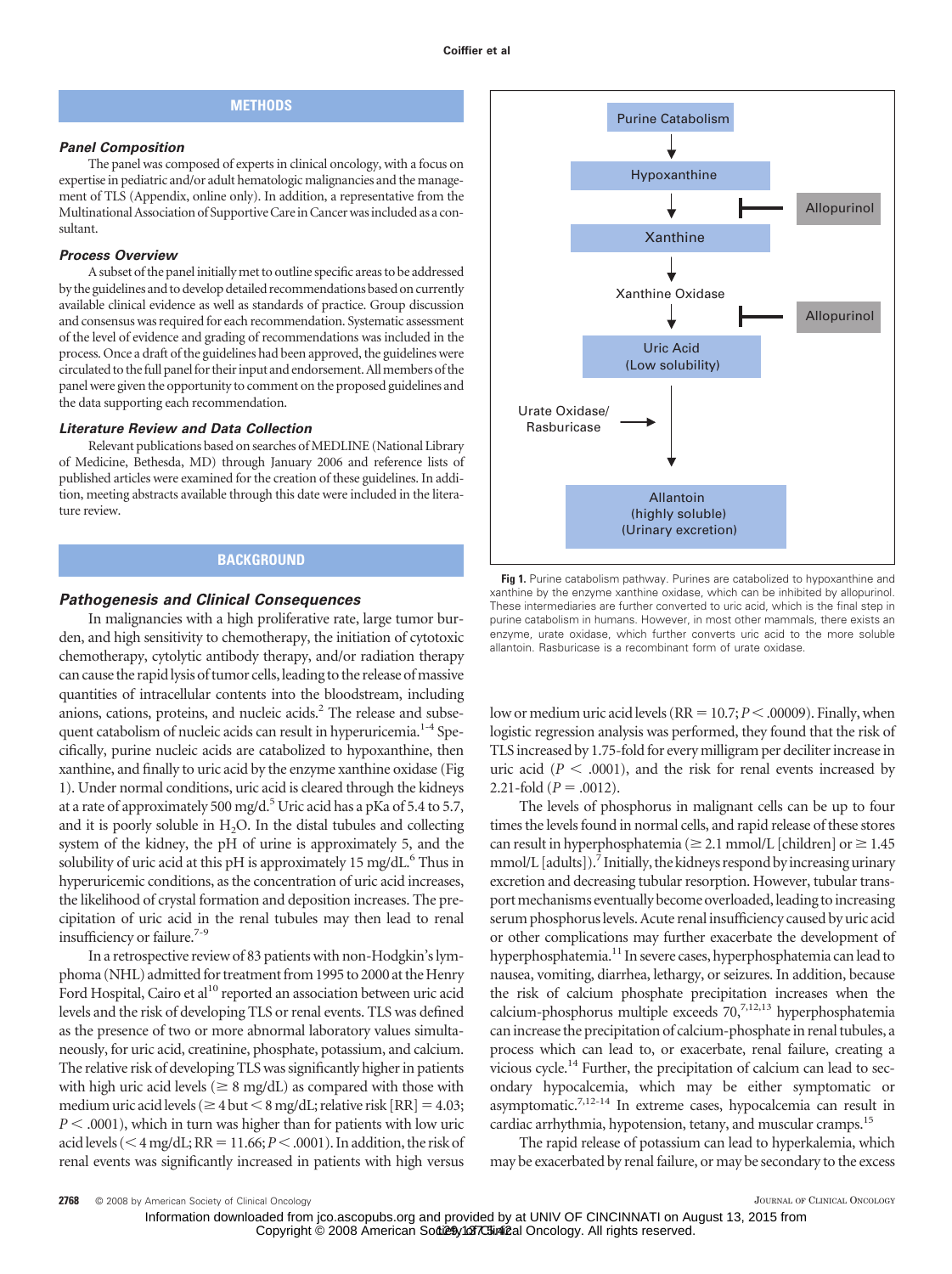administration of potassium during induction therapy.16 Elevated potassium levels can produce cardiac irregularities such as arrhythmias, ventricular tachycardia, fibrillation, or cardiac arrest.15 In addition, high levels of potassium may also produce neuromuscular effects, including muscle cramps and paresthesia.

Uremia (characterized by abnormally increased blood urea nitrogen) is commonly associated with TLS and may be caused by multiple mechanisms, most commonly the deposition of uric acid crystals in renal tubules.7-9 However, uremia may also be caused by calcium phosphate precipitation, xanthine crystallization, tumor infiltration in the kidney, tumor-associated obstructive uropathy, drugassociated nephrotoxicity, and/or acute sepsis.

Clinical manifestations of TLS may include nausea, vomiting, diarrhea, anorexia, lethargy, edema, fluid overload, hematuria, congestive heart failure, cardiac dysrhythmias, seizures, muscle cramps, tetany, syncope, and possible sudden death.<sup>1,15</sup> Although symptoms may occur before the start of chemotherapy, they are observed more commonly within 12 to 72 hours after the initiation of cytoreductive therapy. Complications resulting from TLS can compromise the efficacy or further administration of chemotherapy.3

#### *Classification*

Although the set of metabolic abnormalities comprising TLS is generally agreed on, there is currently no universally accepted system for classification and grading. The National Cancer Institute Common Toxicity Criteria 2.0 system and the Common Terminology Criteria for Adverse Events 3.0 grade TLS by its presence (grade 3) or death (grade 4; Common Terminology Criteria for Adverse Events only). Hande and Garrow<sup>4</sup> developed a classification system based on defining laboratory or clinical TLS (LTLS or CTLS). This system distinguishes between patients who do not require therapeutic intervention versus those experiencing life-threatening clinical abnormalities. However, there are several shortcomings inherent in this system. First, an increase in laboratory values of 25% above baseline is required, which does not take into account patients with preexisting abnormal values. Second, the Hande-Garrow system requires that changes occur within 4 days of the initiation of therapy, which again does not account for patients who present with TLS or who develop it before therapy initiation or after 4 days.

To address these shortcomings, Cairo and Bishop<sup>5</sup> developed a system for defining CTLS and LTLS based on modifications to the Hande-Garrow classification. This classification and grading system is currently being included in the ongoing Children's Oncology Group study ANHL01P1 in children with newly diagnosed advanced-stage (stage III/IV, BM, CNS) B-cell lymphoma. Under this system, LTLS is considered to be present if levels of two or more serum values of uric acid, potassium, phosphate, or calcium are more than or less than normal at presentation or if they change by 25% within 3 days before or 7 days after the initiation of treatment (Table 1). CTLS requires the presence of LTLS in addition to one or more of the following significant clinical complications: renal insufficiency, cardiac arrhythmias/ sudden death, and seizures (Table 2). LTLS is considered to be either present or absent (Table 1), whereas the grade of CTLS is defined by the maximal grade of the clinical manifestation (Table 2).

#### *Incidence and Risk Factors*

TLS occurs most frequently in patients with NHL and other hematologic malignancies, particularly Burkitt's lymphoma, ALL, and

| Element                                                                                         | Value                                                              | Change From Baseline |  |  |
|-------------------------------------------------------------------------------------------------|--------------------------------------------------------------------|----------------------|--|--|
| Uric acid                                                                                       | $\geq$ 476 $\mu$ mol/L or 8 mg/dL                                  | 25% increase         |  |  |
| Potassium                                                                                       | $\geq 6.0$ mmol/L or 6 mg/L                                        | 25% increase         |  |  |
| Phosphorus                                                                                      | $\geq$ 2.1 mmol/L for children or<br>$\geq$ 1.45 mmol/L for adults | 25% increase         |  |  |
| Calcium                                                                                         | $\leq$ 1.75 mmol/L                                                 | 25% decrease         |  |  |
| NOTE. Two or more laboratory changes within 3 days before or 7 days after<br>cytotoxic therapy. |                                                                    |                      |  |  |

acute myeloid leukemia (AML). In one case review study of 102 patients with high-grade NHL, LTLS was found in 42% of patients, although clinically significant symptoms, including life-threatening emergencies or requirements for specific therapy resulting from tumor lysis, occurred in only  $6\%$ .<sup>4</sup> In another study of 1,791 pediatric patients with NHL enrolled onto two multicenter trials, 78 children  $(4.4\%)$  developed TLS.<sup>6</sup> Within the subgroup of patients who had either Burkitt's lymphoma or Burkitt's ALL (B-ALL), the rate of TLS development was 8.4%, whereas in the B-ALL–specific subgroup, a rate of 26.4% was observed, suggesting that patients with B-ALL were at the highest risk for developing the syndrome. In a third study, the rate of metabolic abnormalities consistent with TLS was 27% in 30 patients (median age, 11 years; range, 2 to 30 years) with Burkitt's lymphoma (six cases of hyperkalemia, two cases of hypocalcemia, two cases of hyperphosphatemia, and one case of lactic acidosis), with four resultant deaths, two of which were attributable to hyperkalemia.7

A fourth retrospective study was designed to examine the incidence of hyperuricemia and TLS, as well as associated health care costs, in 788 patients (433 adults, 322 children) with acute leukemia or NHL from Belgium, the Netherlands, Spain, and the United Kingdom.<sup>8</sup> Hyperuricemia was defined as blood level of uric acid greater than 6.5 mg/dL (371  $\mu$ mol/L) in children and greater than 7 to 7.5 mg/dL (400  $\,$ to 450  $\mu$ mol/L) in adults. The overall incidence of hyperuricemia and TLS (LTLS or CTLS) was 18.9% and 5.0%, respectively. The rates were 14.7% and 3.4% in patients with AML, 21.4% and 5.2% in those with ALL, and 19.6% and 6.1% in patients with NHL, respectively. Finally, the rate of hyperuricemia was 18.9% in both the adult and pediatric populations, whereas rates of TLS were 4.8% and 5.3%, respectively.

A single-center retrospective chart review was conducted by Montesinos et al<sup>9</sup> to assess the incidence of TLS in 614 consecutive patients undergoing initial induction chemotherapy for AML. Prophylactic measures included intravenous (IV) hydration and allopurinol. Clinical or laboratory TLS developed in 101 patients (17%; 12% LTLS and 5% CTLS). Although there was no correlation between LTLS and death rate  $(21\% v 24\%; P = .51)$ , CTLS was associated with an increased death rate (83%  $\nu$  24%;  $P < .001$ ), and in 14 patients, this was considered a major cause of death.

The syndrome is observed less frequently in other hematologic malignancies, including chronic lymphocytic leukemia (CLL),<sup>10-12</sup> indolent NHL $^{13}$  and promyelocytic leukemia.<sup>14</sup> In a retrospective analysis of 6,137 patients with CLL who received treatment with fludarabine, TLS was suspected in 26 patients (0.42%), with clinical or laboratory features reported in 20 patients (0.33%).<sup>15</sup> TLS has also been reported in patients with NHL treated with the anti-CD20 monoclonal antibody rituximab.<sup>16</sup> In a postapproval analysis of 36,000 patients treated between November 1997 and May 1999, TLS

*www.jco.org* © 2008 by American Society of Clinical Oncology **2769**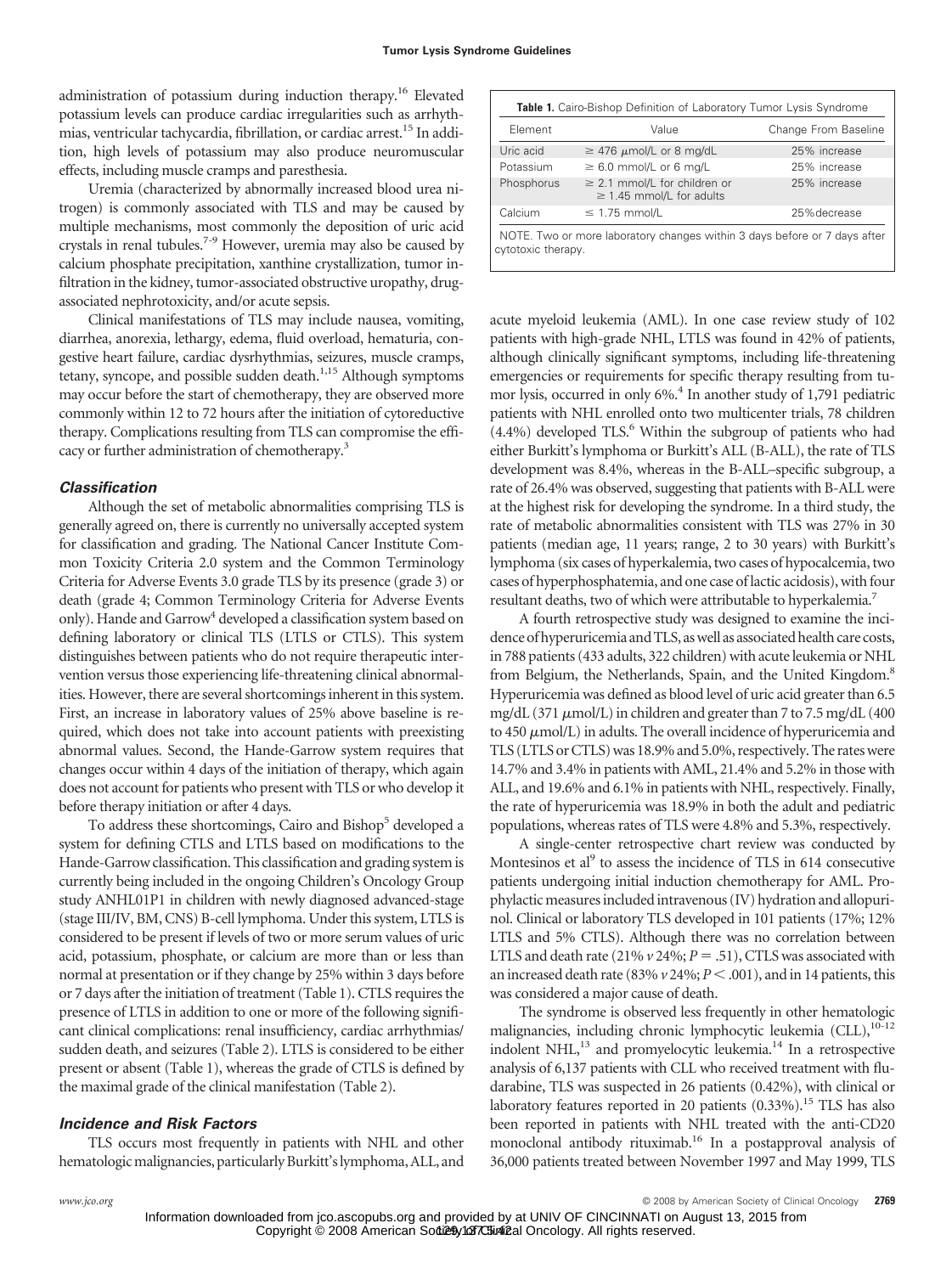| Table 2. Cairo-Bishop Clinical Tumor Lysis Syndrome Definition and Grading |                         |                               |                                                                                                                                                       |                                                                                                                                                                   |                                                                                                                                        |       |
|----------------------------------------------------------------------------|-------------------------|-------------------------------|-------------------------------------------------------------------------------------------------------------------------------------------------------|-------------------------------------------------------------------------------------------------------------------------------------------------------------------|----------------------------------------------------------------------------------------------------------------------------------------|-------|
|                                                                            | Grade                   |                               |                                                                                                                                                       |                                                                                                                                                                   |                                                                                                                                        |       |
| Complication                                                               | 0                       |                               |                                                                                                                                                       | 3                                                                                                                                                                 | 4                                                                                                                                      | 5     |
| Creatinine*t                                                               | $\leq$ 1.5 $\times$ ULN | $1.5 \times$ ULN              | $> 1.5 - 3.0 \times$ ULN                                                                                                                              | $>$ 3.0-6.0 $\times$ ULN                                                                                                                                          | $> 6.0 \times$ ULN                                                                                                                     | Death |
| Cardiac<br>arrhythmia*                                                     | None                    | Intervention not<br>indicated | Nonurgent medical intervention<br>indicated                                                                                                           | Symptomatic and incompletely<br>controlled medically or<br>controlled with device (eq.<br>defibrillator)                                                          | Life-threatening (eg,<br>arrhythmia associated<br>with CHF, hypotension,<br>syncope, shock)                                            | Death |
| Seizure <sup>*</sup>                                                       | None                    |                               | One brief, generalized seizure;<br>seizure(s) well controlled by<br>anticonvulsants or infrequent<br>focal motor seizures not<br>interfering with ADL | Seizure in which<br>consciousness is altered:<br>poorly controlled seizure<br>disorder; with breakthrough<br>generalized seizures despite<br>medical intervention | Seizure of any kind which<br>are prolonged, repetitive<br>or difficult to control (eq.<br>status epilepticus,<br>intractable epilepsy) | Death |
|                                                                            |                         |                               | NOTE. Laboratory tumor lysis syndrome and at least one clinical complication.                                                                         |                                                                                                                                                                   |                                                                                                                                        |       |

Abbreviations: ULN, upper limit of normal; CHF, congestive heart failure; ADL, activities of daily living.

Not directly or probably attributable to therapeutic agent.

tlf no institutional ULN is specified, age/sex ULN creatinine may be defined as follows:  $> 1$  to  $< 12$  years of age, both male and female, 61.6  $\mu$ mol/L;  $\geq 12$  to  $<$  16 years, both male and female, 88  $\mu$ mol/L;  $\geq$  16 years, female 105.6  $\mu$ mol/L, male 114.4  $\mu$ mol/L.

was estimated to have occurred in 0.04% to 0.05% of patients. Elevated numbers of circulating tumor cells ( $\geq$  25,000 cells/ $\mu$ L) or a large tumor burden seemed to be associated with an increased risk of developing TLS.16,17 Although occurrences are rare, a literature review revealed 45 case reports of TLS in patients with solid tumors, with a mortality rate of one in three in this patient set.<sup>18</sup> Finally, the enrollment demographics of two large international compassionate-use trials evaluating the utility of rasburicase in the initial management of individuals at high risk for the development of TLS suggest that there is a perceived risk in pediatric and adult patients with leukemias and lymphomas, including ALL, AML, chronic myeloid leukemia, CLL, and NHL $^{19,20}$  (Table 3).

Certain intrinsic tumor-related factors have been associated with an increased risk for the development of TLS, including high tumor cell proliferation rate, large tumor burden, tumor chemosensitivity, and increased lactate dehydrogenase (LDH) levels.<sup>6,10,18,21</sup> In addition, several conditions may predispose patients to developing TLS, such as preexisting uremia or hyperuricemia, decreased urinary flow or acidic urine, dehydration, oliguria, anuria, and renal insufficiency or renal failure.7,8,16,22,23

On the basis of this information, patients were stratified into low-, intermediate-, and high-risk groups. Stratification is based on type of malignancy, WBC counts, and type of therapy and is listed in Tables 4 and 5. Low-risk patients are defined as those with indolent NHL or other slowly proliferating malignancies. Patients with diffuse large-cell lymphoma or other rapidly proliferating malignancies are considered to be of intermediate risk for development of TLS. High-risk patients are defined as those having Burkitt's lymphoma, lymphoblastic lymphoma, and B-ALL. Patients with ALL, AML, and CLL are stratified by WBC levels.

#### *Prevention and Management*

The potential severity of complications resulting from the development of TLS necessitates measures for prevention in highrisk patients and prompts treatment in the event that symptoms arise. Recognition of risk factors, close monitoring of at-risk patients, and appropriate interventions are the key to preventing or managing TLS.

| Table 3. Malignancies Commonly Diagnosed in Patients Perceived to Be at High Risk for Developing Tumor Lysis Syndrome <sup>20</sup> |                          |          |                      |     |                        |      |
|-------------------------------------------------------------------------------------------------------------------------------------|--------------------------|----------|----------------------|-----|------------------------|------|
|                                                                                                                                     | Pediatric<br>$(n = 682)$ |          | Adult<br>$(n = 387)$ |     | Total<br>$(n = 1,069)$ |      |
| Malignancy                                                                                                                          | No.                      | %        | No.                  | %   | No.                    | $\%$ |
| Acute lymphoblastic leukemia                                                                                                        | 433                      | 63       | 73                   | 19  | 506                    | 47   |
| Acute myeloid leukemia                                                                                                              | 74                       | 11       | 104                  | 27  | 178                    | 17   |
| Chronic lymphocytic leukemia                                                                                                        | $\Omega$                 | $\Omega$ | 37                   | 10  | 37                     | 3.5  |
| Chronic myeloid leukemia                                                                                                            | 6                        | 0.9      | 36                   | 9   | 42                     | 4    |
| non-Hodgkin's lymphoma                                                                                                              | 122                      | 18       | 109                  | 28  | 231                    | 22   |
| Hodgkin's disease                                                                                                                   | 8                        | 1.2      | 6                    | 1.6 | 14                     | 1.3  |
| Multiple myeloma                                                                                                                    | $\Omega$                 | $\Omega$ | 15                   | 3.9 | 15                     | 1.4  |
| Other hematologic malignancies                                                                                                      | 5                        | 0.7      | 3                    | 0.7 | 8                      | 0.7  |
| Solid tumors                                                                                                                        | 34                       | 5        | $\overline{4}$       |     | 38                     | 3.6  |

NOTE. Data represent consecutive patients enrolled onto a compassionate-use trial evaluating the efficacy and safety of rasburicase in patients with cancer who presented with, or were at risk of developing, hyperuricemia.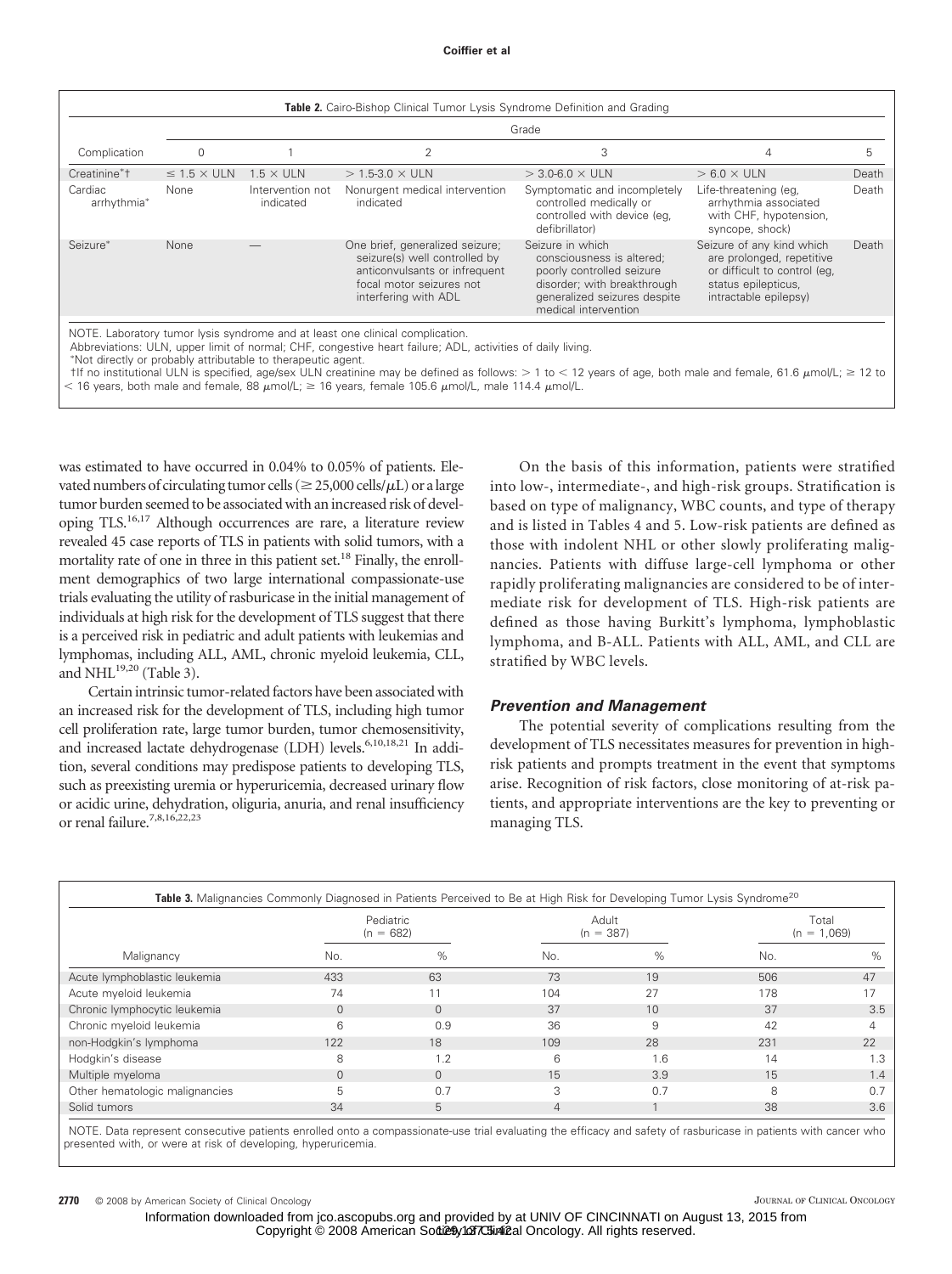| <b>Table 4.</b> Risk Factors for Tumor Lysis Syndrome                         |                                                                                                                                                                       |  |  |
|-------------------------------------------------------------------------------|-----------------------------------------------------------------------------------------------------------------------------------------------------------------------|--|--|
| Characteristic                                                                | <b>Risk Factor</b>                                                                                                                                                    |  |  |
| Tumor type                                                                    | Burkitt's lymphoma<br>Lymphoblastic lymphoma<br>Diffuse large-cell lymphoma<br><b>ALL</b><br>Solid tumors with high proliferative rates and rapid response to therapy |  |  |
| Tumor burden/extent of disease                                                | Bulky disease (>10 cm)<br>Elevated LDH $(> 2 \times$ ULN)<br>Elevated WBC ( $>$ 25,000/ $\mu$ L)                                                                      |  |  |
| Renal function                                                                | Preexisting renal failure<br>Oliguria                                                                                                                                 |  |  |
| Baseline uric acid                                                            | Baseline serum/plasma uric acid > 450 $\mu$ mol/L (7.5 mg/dL)                                                                                                         |  |  |
| Effective and rapid cytoreductive therapy                                     | Disease-specific therapy, varies according to tumor type                                                                                                              |  |  |
| Abbreviations: ALL, acute lymphoblastic leukemia; LDH, lactate dehydrogenase. |                                                                                                                                                                       |  |  |

*Fluids and hydration.* Aggressive hydration and diuresis are fundamental to the prevention and management of TLS. The combination of hydration and enhanced urine flow promotes the excretion of uric acid and phosphate by improving intravascular volume, renal blood flow, and glomerular filtration.<sup>24-26</sup> The use of diuretics may also be necessary to maintain adequate urine output, but use of diuretics is contraindicated in patients with hypovolemia or obstructive uropathy.

*Alkalinization.* The use of sodium bicarbonate to alkalinize the urine had historically been recommended as part of TLS prevention and management strategies (eg, when using allopurinol).<sup>27</sup> However, it is not recommended with the use of recombinant urate oxidase (rasburicase). The solubility of uric acid at pH 5.0 is approximately 15 mg/dL, whereas it increases to approximately 200 mg/dL at pH 7.0, providing the rationale for alkalinization.<sup>6</sup> However, although alkaline urine promotes the excretion of uric acid, it does not substantially increase the solubility of xanthine and hypoxanthine.<sup>24,25,27,28</sup> Moreover, xanthine has low solubility (5 mg/dL at pH 5.0 and 13 mg/dL at  $pH$  7.0).<sup>5</sup> In situations where levels of these metabolites are increased, such as after allopurinol treatment, this can lead to the precipitation of xanthine crystals in renal tubules, potentially resulting in xanthineobstructive uropathies. In a study in rats, Conger et  $al<sup>29</sup>$  found that increasing urine flow rate was the most effective strategy for preventing urate-induced obstructive uropathy. In the absence of increased urine output, increasing urinary pH greater than 7.0 was ineffective in preventing uric acid crystallization. Thus, given the potential complications associated with alkalinization, such as metabolic alkalosis and calcium phosphate precipitation, and the lack of clear evidence demonstrating benefit, the use of sodium bicarbonate for the prevention and treatment of TLS is currently not recommended.

*Allopurinol.* One approach to preventing or managing TLSassociated hyperuricemia is to block the conversion of xanthine and hypoxanthine to uric acid (Fig 1). Allopurinol is a xanthine analog which, when converted in vivo to oxypurinol, acts as a competitive inhibitor of xanthine oxidase, thereby blocking the conversion of the purine metabolites to uric acid.<sup>30,31</sup> Use of allopurinol has been shown to decrease the formation of uric acid and to reduce the incidence of obstructive uropathy caused by uric acid precipitation in patients at risk for developing TLS.30

Since its introduction in 1965, oral allopurinol has demonstrated efficacy in inhibiting the formation of uric acid and reducing the incidence of uric acid–obstructive uropathy in patients at risk for TLS.22,30,31 In a retrospective analysis of 1,172 patients treated with IV allopurinol, a level of activity comparable to the oral formulation was demonstrated.<sup>32</sup> When used as a treatment for patients with elevated uric acid levels, IV allopurinol reduced uric acid levels in 57% of adult patients (mean time to response, 5 days) and stabilized levels in an additional 30% (mean time to response, 2 days). In pediatric patients, uric acid levels improved in 88% of patients and stabilized in 7% (mean time to response, 1 day in both cases). When used prophylactically in patients at risk of developing TLS, it prevented an increase in

| Table 5. Patient Stratification by Risk                                                    |                                     |                                                                |                       |
|--------------------------------------------------------------------------------------------|-------------------------------------|----------------------------------------------------------------|-----------------------|
|                                                                                            | <b>Risk</b>                         |                                                                |                       |
| Type of Cancer                                                                             | High                                | Intermediate                                                   | Low                   |
| <b>NHL</b>                                                                                 | Burkitt's, lymphoblastic, B-<br>ALL | <b>DLBCL</b>                                                   | Indolent NHL          |
| ALL                                                                                        | $WBC \ge 100.000$                   | WBC 50.000-100.000                                             | $WBC \le 50,000$      |
| AML                                                                                        | WBC $\geq$ 50,000, monoblastic      | WBC 10,000-50,000                                              | $WBC \leq 10,000$     |
| <b>CLL</b>                                                                                 |                                     | WBC 10,000-100,000 Tx w/fludarabine                            | $WBC \leq 10,000$     |
| Other hematologic malignancies<br>(including CML and multiple<br>myeloma) and solid tumors |                                     | Rapid proliferation with expected rapid response<br>to therapy | Remainder of patients |

Abbreviations: NHL, non-Hodgkin's lymphoma; B-ALL, Burkitt's acute lymphoblastic leukemia; DLBCL, diffuse large B-cell lymphoma; ALL, acute lymphoblastic leukemia; AML, acute myeloid leukemia, CLL, chronic lymphocytic leukemia; Tx, treatment; CML, chronic myeloid leukemia.

*www.jco.org* © 2008 by American Society of Clinical Oncology **2771**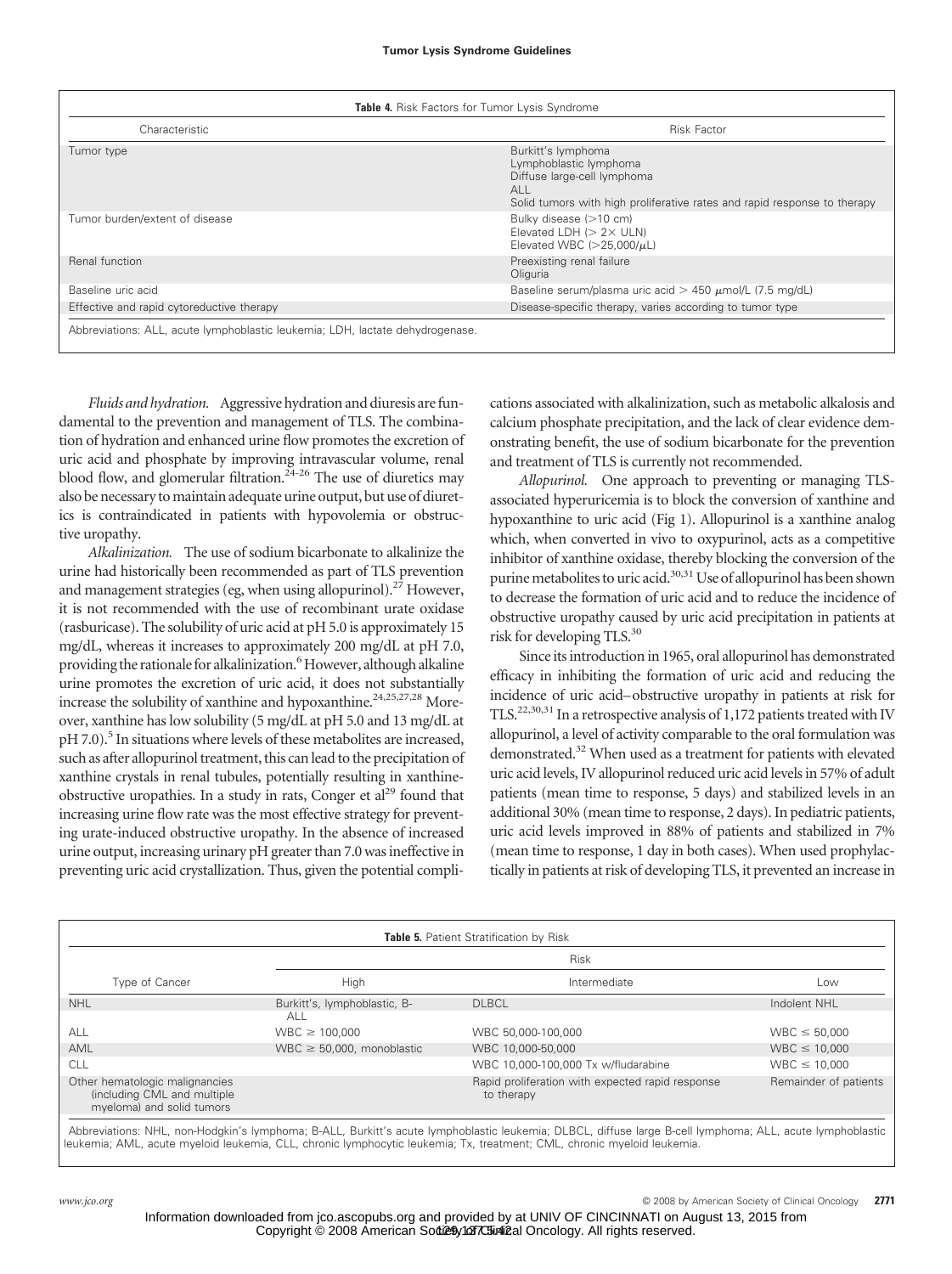serum uric acid levels in 93% of adults and 92% of children. Mild to moderate skin or allergic reactions were reported in 10 cases.

However, although allopurinol has demonstrated efficacy in preventing and treating hyperuricemia and related complications in patients at risk for TLS, there are several limitations to its use. First, because allopurinol acts by decreasing the formation of uric acid, it is ineffective in reducing levels of uric acid developed before treatment. Because it may take several days for reductions in uric acid levels to occur,<sup>32</sup> delays in cytotoxic therapy, which could potentially exacerbate preexisting hyperuricemia, may be necessary. Second, allopurinol inhibits xanthine oxidase, thus blocking the catabolism of xanthine and hypoxanthine, resulting in an increase in the levels of these metabolites.<sup>22,31</sup> This can lead to a build-up and precipitation of xanthine crystals in the renal tubules, potentially leading to acute obstructive uropathy.23,33,34 Third, allopurinol also reduces the clearance of other purine-based chemotherapeutic agents that are frequently used in the treatment of leukemia, such as 6-mercaptopurine and azothiopurine, requiring dose reductions of these agents when used concomitantly with allopurinol.<sup>35,36</sup> Compared with urate oxidase treatment, allopurinol has been associated with reduced clearance of high-dose methotrexate owing to reduced renal function in these patients,<sup>37</sup> and it is contraindicated in combination with cyclophosphamide and other cytotoxic agents due to increased bone marrow suppression.38 Finally, allopurinol has been associated with hypersensitivity reactions, which may be manifested as cutaneous rash or fever.

*Nonrecombinant urate oxidase (uricozyme).* A second approach to the management of hyperuricemia is to promote the catabolism of uric acid. In most mammals, there exists an enzyme, urate oxidase, that converts uric acid into allantoin, which is five to 10 times more soluble in urine than uric acid,  $H_2O_2$ , and  $CO_2$ .<sup>39,40</sup> However, this enzyme is not present in humans because of a nonsense mutation in the coding region. A nonrecombinant form of urate oxidase with a high specific activity was initially isolated from *Aspergillus flavus*. 41,42 Kissel et al<sup>43</sup> reported results of a phase I/II study in 61 adults demonstrating that nonrecombinant urate oxidase at a dose of 800 U/d reduced uric acid levels in the blood and increased allantoin excretion. A second study by Masera et al<sup>44</sup> demonstrated the efficacy of nonrecombinant urate oxidase in 30 pediatric patients with leukemia. Toxicities included allergic reactions and methemoglobinemia or hemolytic anemia in patients with a deficiency of the glucose-6 phosphate dehydrogenase (G6PD) enzyme.45

In a study of 134 pediatric patients treated with nonrecombinant urate oxidase from 1994 to 1996, Pui et al<sup>46</sup> reported that when compared with historical control patients treated with hyperhydration and allopurinol, nonrecombinant urate oxidase led to more rapid decreases in uric acid levels. Nearly 50% of patients in the nonrecombinant urate oxidase treatment cohort had urate concentrations less than 1 mg/dL after 2 days of therapy versus 2% of those treated with allopurinol  $(P < .001)$ . In addition, median concentrations of urate in the blood were significantly lower in patients who received urate oxidase (0.6 mg/dL  $\nu$  2.3 mg/dL;  $P$  < .0001), as were levels of creatinine  $(0.5 \text{ mg/dL } v 0.7 \text{ mg/dL}; P = .01)$  and urea nitrogen  $(11 \text{ mg/dL } v 24)$ mg/dL;  $P < 001$ ). However, 4.5% of patients developed hypersensitivity reactions after the first dose, likely as a result of impurities in the urate oxidase preparation, and one patient developed methemoglobinemia. More recently, Patte et  $al^{47}$  reported that the use of nonrecombinant urate oxidase resulted in an 8.5% rate of TLS-associated metabolic abnormalities in 57 patients with advanced Burkitt's lymphoma and B-cell ALL, with only 1.7% of patients requiring dialysis.

*Recombinant urate oxidase (rasburicase).* The gene encoding urate oxidase has now been cloned from *Aspergillus flavus* and expressed in a modified strain of *Saccharomyces cerevisiae*, allowing production and purification of the recombinant enzyme (rasburicase), potentially reducing the risk of contaminant-related allergic reactions.48 The half-life for the elimination of rasburicase is approximately 16 hours and 21 hours with 0.15 mg/kg and 0.2 mg/kg dosing, respectively, with no apparent accumulation when the area under the curve was evaluated.

Pui et al<sup>49</sup> reported results from a phase I/II study evaluating the safety and efficacy of rasburicase in 131 patients  $\leq$  20 years of age (median age, 7 years) at risk for the development of hyperuricemia. Patients included in the study presented with B-lineage ALL  $(n = 62)$ , T-cell ALL ( $n = 33$ ), advanced-stage NHL ( $n = 30$ ), B-cell ALL ( $n =$ 5), and AML ( $n = 1$ ). Rasburicase was administered for 5 to 7 days, and chemotherapy could be started 4 hours after initiation of treatment. Results from the initial dose validation phase identified the effective dose as 0.2 mg/kg, which could be administered every 12 hours for the first 48 hours of the study. In the 65 patients who presented with hyperuricemia, median plasma uric acid levels decreased from 9.7 mg/dL at study entry to 1.0 mg/dL after treatment. In the remaining 66 patients, median plasma uric acid levels decreased from 4.3 mg/dL to 0.5 mg/dL  $(P = .0001)$ . Daily median uric acid concentrations remained at 0.5 mg/dL throughout the treatment period. Serum phosphorus levels decreased to normal levels within 48 hours and decreased significantly in hyperuricemic patients within 4 days ( $P = .0003$ ). Significant decreases in serum creatinine levels occurred after 24 hours, both in patients with and without hyperuricemia ( $P = 0.0003$  and  $P = 0.02$ , respectively). Importantly, none of the patients required dialysis or developed other serious symptoms of TLS, and no severe adverse events were noted, although rasburicasespecific antibodies developed in 17 patients.

In an open-label multicenter randomized trial, Goldman et al<sup>50</sup> compared treatment with rasburicase to oral allopurinol in 52 pediatric patients with lymphoma (39 patients) or leukemia (13 patients) who were at high risk of developing TLS. All patients received approximately 3  $L/m^2$  of hydration daily. Average uric acid levels at study initiation were 7.1 mg/dL in the rasburicase group and 7.8 mg/dL in the allopurinol group. The mean area under the curve (uric acid plasma concentration  $\nu$  time) was significantly lower for patients treated with rasburicase (128 mg/dL/h  $\pm$  70 mg/dL/h) compared with those receiving allopurinol (329 mg/dL/h  $\pm$  129 mg/dL/h;  $P < .0001$ ), for a 2.6-fold decrease in uric acid exposure in the rasburicase versus allopurinol treatment groups. Further, plasma uric acid levels were reduced by 86% in rasburicase-treated patients within 4 hours of the first dose, compared with 12% in allopurinol-treated patients  $(P < .0001)$ . Mean creatinine levels decreased from 1.44 times the normal mean to 1.02 times the normal mean within 4 days in the rasburicase treatment group, whereas the concentration increased from 1.32 times the normal mean to 1.47 times the normal mean during the same period in patients treated with allopurinol. Severe hemolysis occurred in one patient treated with rasburicase, and no evidence of G6PD deficiency was detected.

The Groupe d'Etude des Lymphomes de l'Adulte Trial on Rasburicase Activity in Adult Lymphoma study evaluated the efficacy and safety of prophylactic rasburicase therapy in 100 adult patients with

Information downloaded from jco.ascopubs.org and provided by at UNIV OF CINCINNATI on August 13, 2015 from<br>Copyright © 2008 American Sodesynan and proclogy. All rights reserved.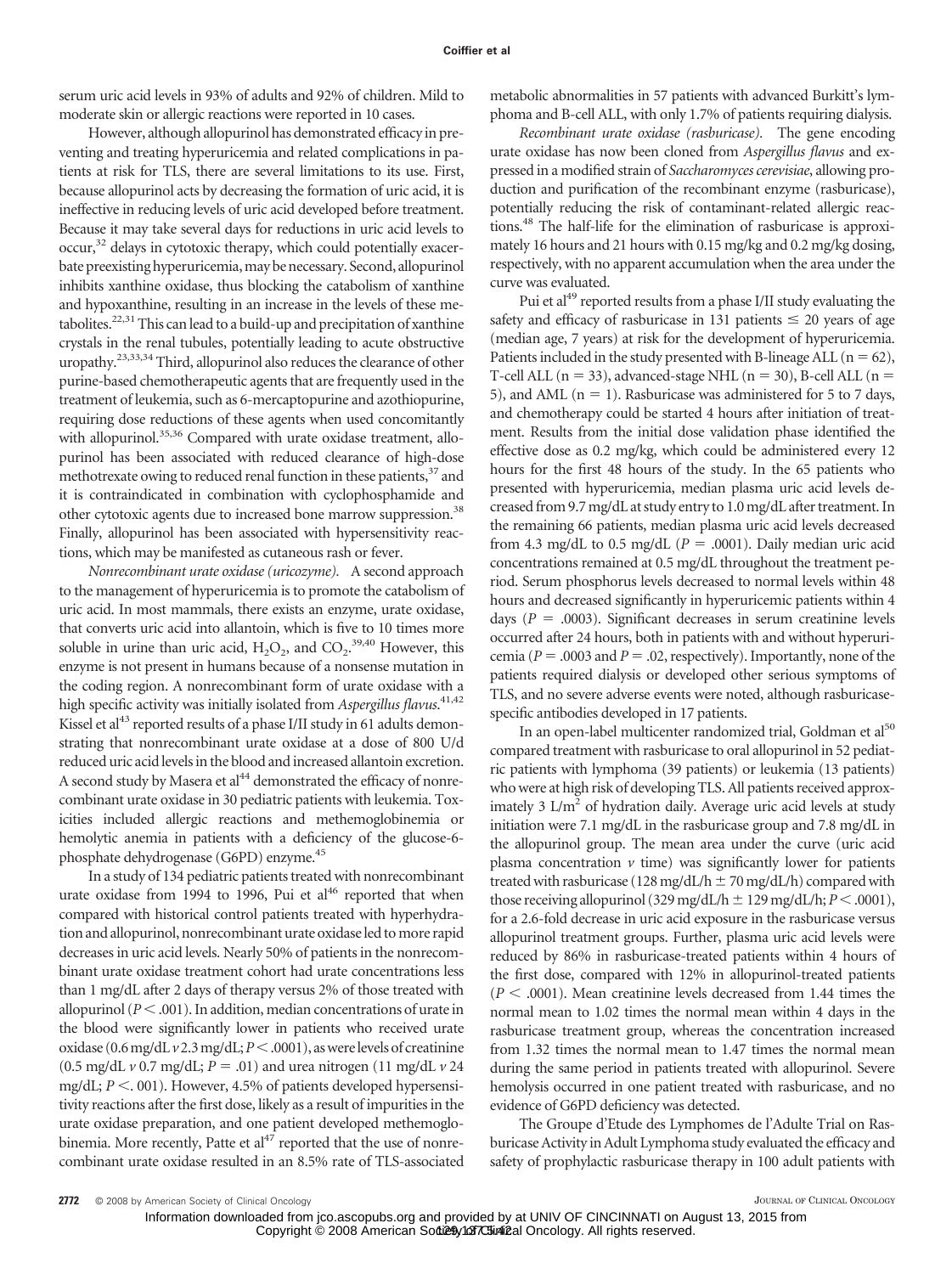aggressive NHL during the first course of chemotherapy.<sup>51</sup> Patients received rasburicase at 0.20 mg/kg/d for 3 to 7 days, beginning 1 day before, or on the day of, chemotherapy initiation. Eleven percent of patients were considered hyperuricemic on study entry (uric acid  $>$  450 mmol/L or  $>$  7.56 mg/dL). Uric acid levels decreased within 4 hours of initial administration of rasburicase, and normalized uric acid levels were maintained throughout chemotherapy in all patients who received at least 3 days of treatment. In addition, no increase in creatinine levels was observed, and no patients required dialysis. Other metabolites, including phosphorus, calcium, and potassium, were also controlled during treatment. Rasburicase treatment was well tolerated, although three patients discontinued treatment early because of a grade 3 increase in liver enzymes.

#### **PHARMACOECONOMICS OF RENAL FAILURE, HEMODIALYSIS, AND TUMOR LYSIS SYNDROME**

In addition to the impact on morbidity and mortality, the economic consequences of renal failure with or without dialysis must also be considered. An analysis of the 1999 Health Care Utilization Project National Inpatient Sample, representing approximately 7 million hospital discharges in 20% of US community hospitals, including almost 600,000 patients with hematologic malignancies, was carried out by Candrilli et al.<sup>52</sup> Patients who developed acute renal failure requiring dialysis had an average hospital length of stay of 21 days and an average total cost per discharge of \$51,990. In comparison, patients who did not develop acute renal failure had a mean length of stay of 7 days and an average cost of \$9,978. A European analysis of 788 patients led by Annemans et al<sup>8</sup> also revealed much higher costs incurred by patients having TLS. In this study, the average cost of additional medical treatment for patients with hyperuricemia but not TLS was €672, whereas the costs for care of patients with hyperuricemia and TLS were approximately 11 times higher ( $\epsilon$ 7,342; *P* < .0001).

Therefore, it has been proposed that prevention of renal failure and/or hyperuricemia and TLS would result in a net savings in health care costs. A pan-European analysis, also led by Annemans et al,<sup>53</sup> showed the cost-effectiveness of prevention of hyperuricemia/TLS with rasburicase. In this study, the incremental cost of prevention was divided by the average number of life-years saved to produce the incremental cost-effectiveness ratio (ICER) or the estimated cost per life-year saved, a measure of the economic value of rasburicase treatment. In pediatric patients with higher life expectancies, the ICER per life-year saved ranged from €425 to €3,054 depending on country; in adult patients with NHL or ALL, the ICERs of prevention ranged between €23,794 and €41,383 per life-year saved. Rasburicase treatment was less effective in adult patients with AML, with an ICER close to  $E100,000$ , perhaps owing to the limited life expectancy of these patients. These results suggest rasburicase usage in the initial management of high-risk patients is particularly cost-effective.

## **GUIDELINES**

After reviewing the clinical data and standard practices regarding the management of TLS and its prevention in at-risk patients, the Expert Panel formulated the following guidelines. The Panel assigned levels of evidence and guideline grades based on systematic evaluation and weighting of clinical data (Table 6).

|                      | <b>Table 6.</b> Levels of Evidence and Grade of Recommendation                                                                                                                    |
|----------------------|-----------------------------------------------------------------------------------------------------------------------------------------------------------------------------------|
| Level<br>or<br>Grade | Type of Evidence/Grade of Recommendation                                                                                                                                          |
| Level                |                                                                                                                                                                                   |
|                      | Evidence obtained from meta-analysis of multiple, well-<br>designed, controlled studies. Randomized trials with low<br>false-positive and false-negative errors (high power).     |
| $\mathbf{  }$        | Evidence obtained from at least one well-designed,<br>experimental study. Randomized trials with high false-<br>positive or false-negative errors (low power).                    |
|                      | Evidence obtained from well-designed, quasi-experimental<br>studies such as nonrandomized, controlled single-group,<br>pre-post, cohort, and time or matched case-control series. |
| IV                   | Evidence from well-designed, non-experimental studies such<br>as comparative and correlational descriptive and case<br>studies                                                    |
| $\vee$               | Evidence from case reports and clinical examples.                                                                                                                                 |
| Grade                |                                                                                                                                                                                   |
| А                    | There is evidence of type I or consistent findings from<br>multiple studies of type II, III, or IV.                                                                               |
| R                    | There is evidence of type II, III, or IV and findings are<br>generally consistent.                                                                                                |
| C                    | There is evidence of type II, III, or IV but findings are<br>inconsistent.                                                                                                        |
| D                    | There is little or no systematic empirical evidence.                                                                                                                              |

## *Guidelines for Managing High-, Intermediate-, and Low-Risk Patients*

In the case of pediatric patients, although those at high risk are clear candidates for aggressive intervention and those at low risk might be observed only, the classification and treatment approach for intermediate-risk patients is still not clearly defined (Fig 2). The best management of TLS is prevention. Adequate hydration and urine output are of high importance in preventing TLS.

Along with hydration, rasburicase should be used in the initial management of pediatric patients considered to be at high risk. Additionally, these patients should be admitted to an intensive care unit or similarly monitored nursing area of the hospital. If the nurse-topatient ratio is favorable, the patient may be placed on a standard hospital floor with close monitoring, but the patient should have ready access to intensive care unit facilities if his or her clinical condition deteriorates. A renal expert should be notified regarding the patient in case dialysis is required. Delaying tumor therapy until these measures can be taken will help prevent TLS and its complications, but the aggressive nature of many malignancies will require a case-by-case decision based on the patient's condition (level of evidence: II; grade of recommendation: A).

For intermediate-risk pediatric patients, in addition to hydration, allopurinol may be used as an initial antihyperuricemic treatment as described in Allopurinol Administration. Initial management with a single dose of rasburicase might also be considered in pediatric patients<sup>54,55</sup> (level of evidence: V; grade of recommendation: D).

For pediatric patients unlikely to develop TLS, it is the opinion of the panel that a watch-and-wait approach with close monitoring is entirely appropriate (level of evidence: V; grade of recommendation: D).

The above recommendations are valid for adult patients, although the US Food and Drug Administration has not approved rasburicase for use in adult or geriatric patients in the United States.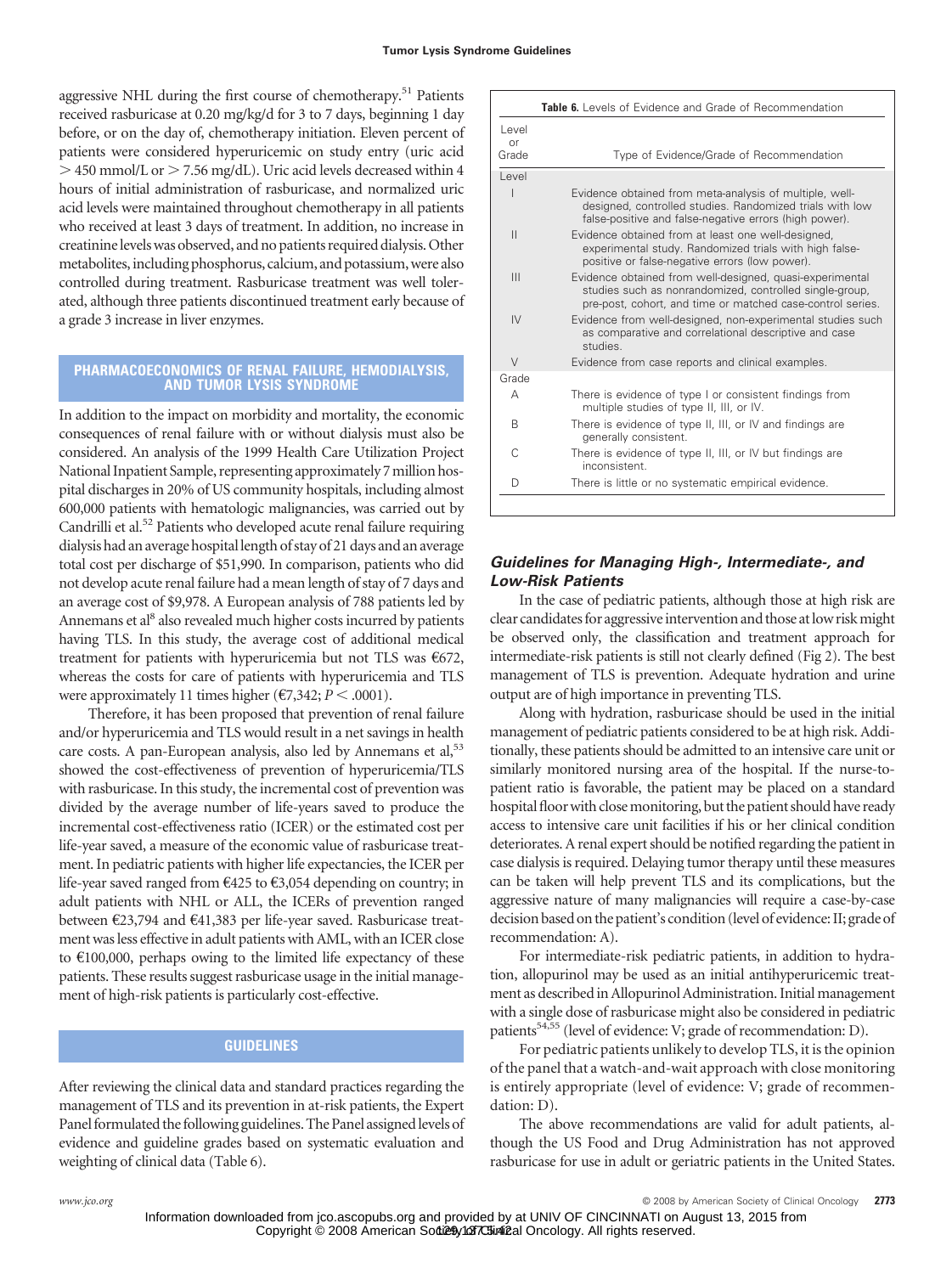

**Fig 2.** Treatment algorithm for prevention and management of hyperuricemia. The treatment approach for low-risk patients is observation. The best treatment approach for those with intermediate risk is still under development, but rasburicase is recommended if hyperuricemia develops despite prophylactic treatment with allopurinol. Aggressive intervention is necessary for high-risk patients. Vigorous hydration is recommended for all patients in the middle-to-high risk groups and those with diagnosed tumor lysis syndrome (TLS). The use of rasburicase is recommended for the treatment of patients with hyperuricemia associated with diagnosed TLS or in the initial management of pediatric patients considered to be at high risk of developing TLS.

The expert panel noted that in Europe, rasburicase has been used in the initial management of high- and intermediate-risk adult patients (level of evidence: V; grade of recommendation: B).

### *Management of Hyperuricemia*

*Hydration.* As mentioned previously, the mainstay of prophylaxis for and treatment of TLS remains adequate hydration.<sup>24-26</sup> Vigorous hydration is recommended for all patients in the intermediateto-high risk groups or for those with diagnosed LTLS or CTLS, with the exception of patients presenting with renal failure or oliguria. It is important to attempt to achieve equal fluid intake and urinary output if at all possible.

Pediatric patients should receive 2 to 3 L/m<sup>2</sup>/d (or 200 mL/kg/d  $if \leq 10$  kg; volume adapted to patient age, cardiac function, and urine output) IV of a solution consisting of one quarter of normal saline/5% dextrose. Urine output should be monitored closely and be maintained within a range of 80 to 100 mL/m<sup>2</sup>/h (4 to 6 mL/kg/h if  $\leq 10$ kg).5 If there is no evidence of acute obstructive uropathy and/or hypovolemia, diuretics may be used to maintain output within this range if necessary. Because of the concurrent risks of hyperkalemia, hyperphosphatemia, and/or calcium phosphate precipitation, potassium, calcium, and phosphate should be withheld initially from hydration fluids. Urine-specific gravity should be monitored and maintained at  $\leq 1.010^5$  (level of evidence: V; grade of recommendation: D).

Guidelines for hydration in adult patients are the same as those for pediatric patients. Fluid intake should be maintained at approximately one to two times maintenance, with a urine output of 80 to 100 mL/m<sup>2</sup>/h (level of evidence: V; grade of recommendation: D).

*Alkalinization.* Historically, alkalinization had been recommended for pediatric patients receiving treatment for hyperuricemia, particularly those treated with allopurinol, to promote excretion of uric acid in the urine. However, this practice is currently not recommended, because there is no unequivocal evidence of efficacy. Further, alkalinization may increase the risk of precipitation of calcium phosphate crystals. Because of these potential complications and lack of evidence of benefit, it is the consensus of the panel that alkalinization is only indicated for patients with metabolic acidosis, in which case sodium bicarbonate may be considered based on the standards of the institution. No consensus was reached among panel members regarding alkalinization for patients who will receive treatment with allopurinol. Considerations such as high urine pH and phosphate levels may preclude the use of sodium bicarbonate in these patients. Alkalinization is additionally not required in patients receiving rasburicase (level of evidence: V; grade of recommendation: D).

#### *Allopurinol Administration*

The use of allopurinol can be considered as a prophylactic option for patients with a medium risk of developing TLS (Table 7). Allopurinol is contraindicated in patients with a pre-existing allergy to allopurinol or who develop a severe hypersensitivity reaction while receiving treatment with this agent.

In pediatric patients, allopurinol is administered at a dose of 50 to 100 mg/m<sup>2</sup> every 8 hours orally (maximum dose, 300 mg/m<sup>2</sup>/d) or 10 mg/kg/d divided every 8 hours (maximum dose, 800 mg/d). For patients unable to take allopurinol orally, IV administration may be considered, at a dose of 200 to 400 mg/m<sup>2</sup>/d in one to three divided doses (maximum dose,  $600$  mg/d).<sup>32,56</sup>

Treatment with allopurinol should be initiated in intermediaterisk patients no more than 12 to 24 hours before the start of induction chemotherapy. Treatment may be continued until uric acid levels are normalized, and tumor burden, WBC count, and other laboratory

| Agent       | Recommendation                                                                                                                                                                                                                                                                                                                                                                                                                                                                                                                                                                                                                                              |
|-------------|-------------------------------------------------------------------------------------------------------------------------------------------------------------------------------------------------------------------------------------------------------------------------------------------------------------------------------------------------------------------------------------------------------------------------------------------------------------------------------------------------------------------------------------------------------------------------------------------------------------------------------------------------------------|
| Allopurinol | Dosing: 100 mg/m <sup>2</sup> /dose every 8 hours (10 mg/kg/d<br>divided every 8 hours) PO (maximum, 800 mg/d)<br>or 200-400 mg/m <sup>2</sup> /d in 1-3 divided doses; IV<br>(maximum, 600 mg/d)<br>Reduce dose by 50% or more in renal failure<br>Reduce 6-mercaptopurine and/or azathioprine doses<br>by 65%-75% with concomitant allopurinol<br>May need to adjust doses of dicumarol, thiazide<br>diuretics, chlorpropamide, cyclosporine, or<br>allopurinol when they are used concomitantly with<br>allopurinol                                                                                                                                      |
| Rasburicase | Contraindicated in glucose-6-phosphate<br>dehydrogenase-deficient patients, as well as in<br>patients with a known history of anaphylaxis or<br>hypersensitivity reactions, hemolytic reactions, or<br>methemoglobinemia reactions to rasburicase or<br>any of the excipients<br>Administration: intravenously over 30 minutes<br>according to dosages recommended in Table 8<br>Uric acid levels should be monitored regularly and<br>used as a guide to modulate dosing; to measure<br>uric acid levels place blood sample immediately on<br>ice to avoid continual pharmacologic ex vivo<br>enzymatic degradation<br>10% incidence of antibody formation |

eviations: PO, orally; IV, intravenously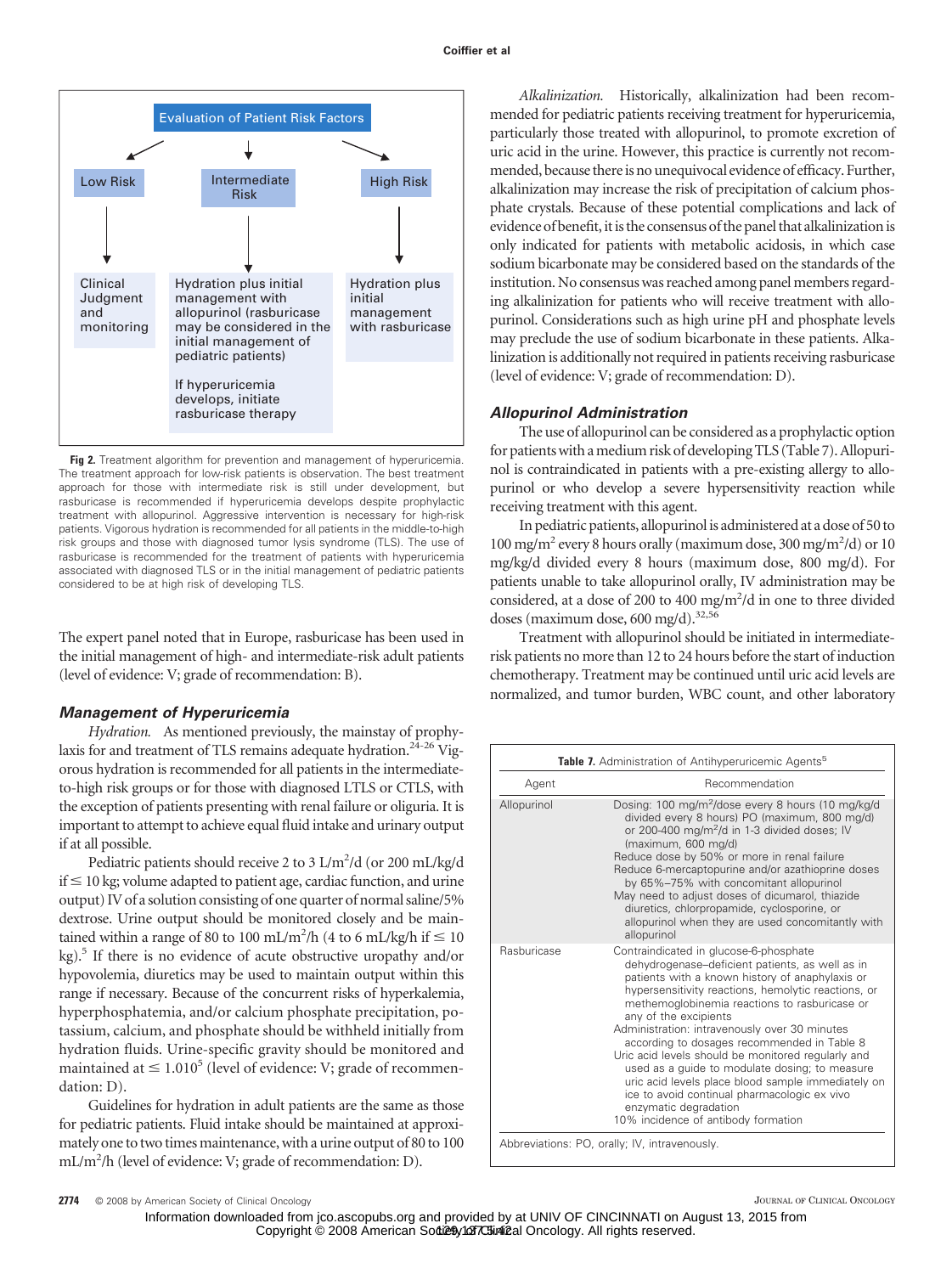values have returned to low-TLS risk levels as defined in Table 7. It should be noted that allopurinol only prevents the formation of uric acid and does not reduce uric acid produced before the initiation of treatment. Therefore, for patients with preexisting hyperuricemia ( $\geq$  $450 \mu$ mol/L or 7.5 mg/dL), treatment with rasburicase is preferred (level of evidence: II; grade of recommendation: B).

Allopurinol can also cause an increase in serum levels of the purine precursors xanthine and hypoxanthine.<sup>22,31</sup> Because of the lower solubility of xanthine in urine, there is the risk of xanthine crystal deposition in the renal tubules, which can result in acute obstructive uropathy.23,33,34 In addition, because allopurinol also reduces the degradation of other purines, particularly 6-mercaptopurine, dose reductions of 50% to 70% of 6-mercaptopurine and/or azathioprine are recommended when this agent is administered concomitantly with allopurinol.<sup>36</sup>

Because allopurinol is excreted by the kidneys, a dose reduction of 50% is recommended in patients with renal insufficiency. Other drugs with potential to interact with allopurinol include dicumarol, uricosuric agents, thiazide diuretics, ampicillin/amoxicillin, cyclophosphamide and other cytotoxic agents, chlorpropamide, and cyclosporine.

The guidelines for allopurinol dosages and administration for adult patients are the same as those for pediatric patients. Treatment may be started 1 to 2 days before the start of induction chemotherapy and may be continued for up to 3 to 7 days afterwards, based on the ongoing risk of TLS development (level of evidence: II; grade of recommendation: B).

## *Recombinant Urate Oxidase Administration and Treatment Duration*

The use of recombinant urate oxidase (rasburicase) is recommended for the treatment of pediatric patients with hyperuricemia associated with LTLS or CTLS, or in the initial management of patients considered to be at high risk of developing TLS (Table 5). In addition, for patients in the intermediate-risk group, rasburicase is recommended if hyperuricemia develops despite prophylactic treatment with allopurinol (level of evidence: II; grade of recommendation: B).

Rasburicase is contraindicated in patients with a known G6PD deficiency (certain patients of African American, Mediterranean, or Southeast Asian descent) and in pregnant or lactating females.<sup>48</sup> Screening for G6PD deficiency should include a thorough history of prior drug-induced hemolytic anemia, ethnic background, and available semiquantitative laboratory tests. Definitive testing, including measurement of RBC NADPH formation is recommended. There is limited experience of using rasburicase in patients with a history of asthma or significant atopic allergy.

The US Food and Drug Administration–approved dosing guidelines recommend 0.15 to 0.2 mg/kg once daily in 50 mL of normal saline as an IV infusion over 30 minutes for 5 days.<sup>48</sup> However, on the basis of data gathered during compassionate-use trials, rasburicase has demonstrated activity even at lower doses and for shorter duration. Therefore, expert practice suggests a dose of 0.10 to 0.2 mg/kg daily, dependent on whether the intention is prevention or treatment (Table 8). Duration of treatment can range from 1 to 7 days,<sup>19,20,49-51,57</sup> with an average of 3 days observed on the 1,069-patient compassionate-use trial.20 It is important that uric acid levels be monitored regularly and used as a guide to modulate dosing with rasburicase. In certain cases, such as in patients experiencing massive tumor lysis, it may be necessary to increase the administration schedule to twice daily. The length of treatment is related to control of plasma uric acid levels, and therefore clinical judgment should be used. Treatment is not necessary when uric acid is extremely low or no longer detectable.

Potential serious adverse reactions are rare and include anaphylaxis, rash, hemolysis, methemoglobulinemia, fever, neutropenia (with or without fever), respiratory distress, sepsis, and mucositis. Other adverse reactions include vomiting, fever, nausea, headache, and diarrhea.58

At room temperature, rasburicase will cause the degradation of uric acid within blood samples, thereby interfering with accurate measurement. Therefore, samples should immediately be placed on ice until the completion of assay, which is preferably done within 4 hours of collection.

Guidelines for rasburicase usage in adults are identical to those provided above for pediatric patients. However, it should be noted that the US Food and Drug Administration has not approved rasburicase for use in adult or geriatric patients in the United States (level of evidence: II; grade of recommendation: B).

## **OTHER CONSIDERATIONS**

A history of allergy was not listed as a contraindication for administration of rasburicase, although known history of hypersensitivity to urate oxidase is. There are few data on the use of rasburicase in these patients, as they were excluded from clinical trials. However, anecdotal evidence suggests that rasburicase may be used in patients with a history of allergy without severe adverse events, and a clinical study is ongoing in this patient subpopulation.

It is the opinion of the expert panel that after initial management with rasburicase, the subsequent use of allopurinol is not necessary. However, there are currently no data demonstrating whether patient outcome is better or worse with allopurinol after initial treatment with rasburicase. An ongoing clinical study will address this question.

| Table 8. Recommended Rasburicase Dosing |                    |        |                   |                                  |
|-----------------------------------------|--------------------|--------|-------------------|----------------------------------|
| Tumor Lysis                             | Baseline Uric Acid |        |                   |                                  |
| Syndrome Profile                        | mg/dL              | mmol/L | Dose (mg/kg)      | Duration <sup>*</sup>            |
| High risk                               | > 7.5              | 450    | 0.20              | Based on plasma uric acid levels |
| Intermediate risk                       | < 7.5              | 450    | 0.15              | Based on plasma uric acid levels |
| Low risk                                | < 7.5              | 450    | 0.10 <sup>†</sup> | Clinical judgment                |

The average duration of therapy is 2 days, but can vary from 1 day to 7 days.

†Dosages as low as 0.05 mg/kg have been used successfully in groups of patients in at least one clinical trial.<sup>56</sup>

*www.jco.org* © 2008 by American Society of Clinical Oncology **2775**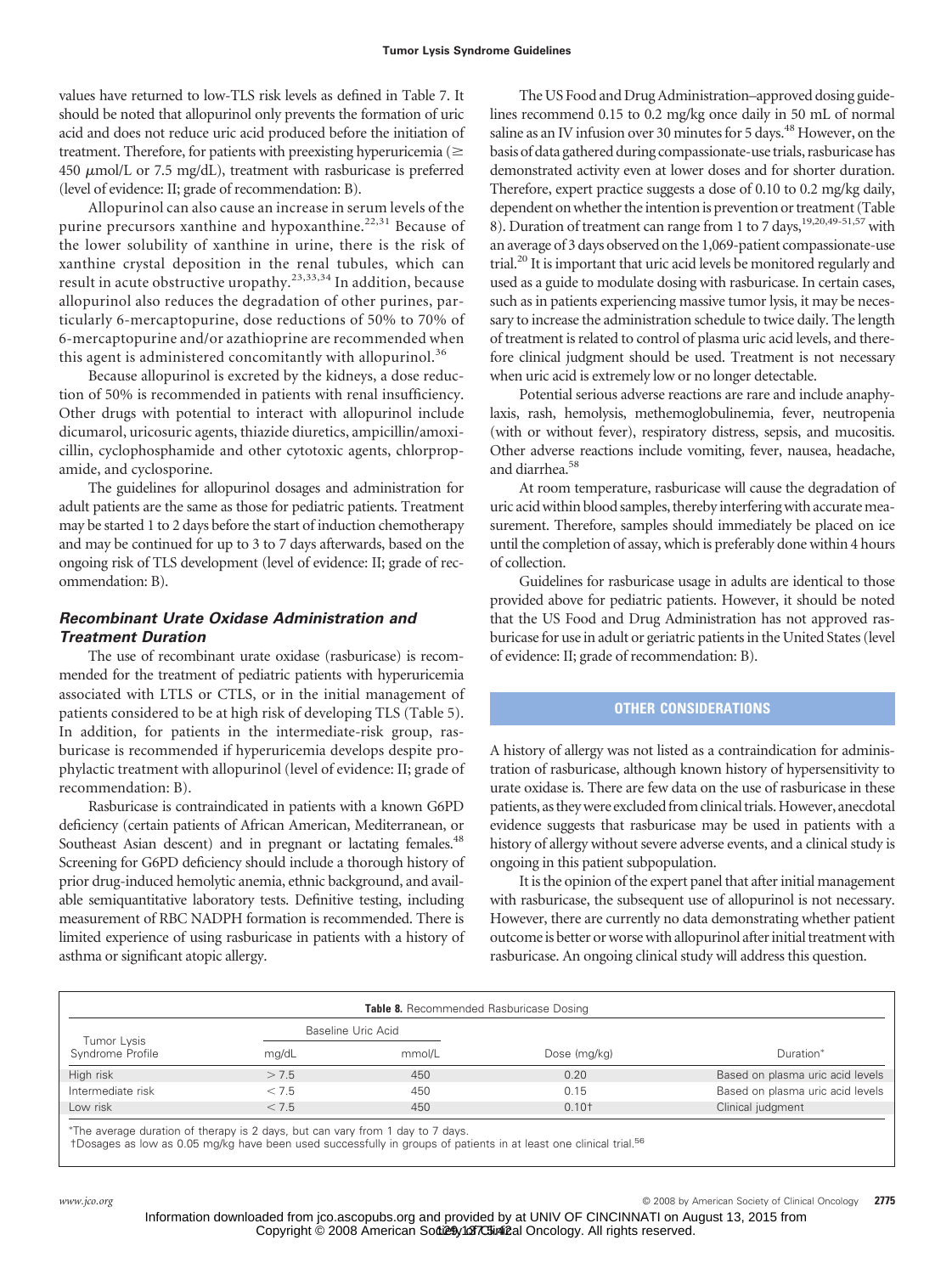#### *Management of Hyperphosphatemia*

It is of particular importance to treat hyperphosphatemia in pediatric patients (Table 9). For asymptomatic hyperphosphatemia, initial treatment consists of eliminating phosphate from intravenous solutions, maintaining adequate hydration, and the administration of phosphate binders. For severe hyperphosphatemia, hemodialysis, peritoneal dialysis, or continuous venovenous hemofiltration has been used (level of evidence: V; grade of recommendation: D).

Aluminum hydroxide 50 to 150 mg/kg/d is administered in divided doses orally or nasogastrically every 6 hours.<sup>5</sup> Its use should be limited to 1 to 2 days to avoid cumulative aluminum toxicity. Because pediatric patients might find the taste of aluminum hydroxide objectionable, other phosphate binders, such as calcium carbonate (eg, low calcium levels), sevelamer hydroxide, and lanthanum carbonate may alternatively be used.59 Calcium carbonate should not be used in patients with elevated calcium levels. Phosphate clearance was found to be better with hemodialysis as compared with continuous venovenous hemofiltration or peritoneal dialysis.<sup>22,60,61</sup>

The above recommendations are valid for adult patients (level of evidence: V; grade of recommendation: D).

#### *Management of Hyperkalemia*

In pediatric patients, oral and IV sources of potassium should be eliminated as long as the risk of TLS exists (Table 9). Immediate intervention is indicated if serum potassium is greater than 7.0 to 7.5 mEq/L or the ECG shows widening of QRS complex. For asymptomatic patients, the standard treatment is sodium polystyrene sulfonate 1 g/kg with 50% sorbitol administered orally or rectally (avoid this route in neutropenic patients).<sup>5</sup> For symptomatic patients, more intense intervention is recommended, such as rapid-acting insulin (0.1 U/kg administered IV) and glucose infusion (25% dextrose 2 mL/kg).<sup>5</sup> Sodium bicarbonate (1 to 2 mEq/kg administered via IV push) can be given to induce influx of potassium into cells. Calcium gluconate (100 to 200 mg/kg/dose) via slow infusion with ECG monitoring for bradycardia can be given for treatment of life-threatening arrhythmias. However, sodium bicarbonate and calcium should not be administered through the same line (level of evidence: V; grade of recommendation: D).

Elevated potassium levels should be verified immediately with a second sample to rule out fictitious hyperkalemia from hemolysis during phlebotomy. Patient ECG and cardiac rhythm should be closely followed, along with evaluation of electrolyte levels.

The above recommendations are valid for adult patients (level of evidence: V; grade of recommendation: D).

#### *Management of Hypocalcemia*

For asymptomatic pediatric patients, no intervention is recommended $<sup>5</sup>$  (Table 9). Symptomatic patients may be treated with cal-</sup> cium gluconate 50 to 100 mg/kg IV, administered slowly with EKG monitoring<sup>5</sup> (Level of evidence: V; grade of recommendation: D).

Care must be taken because increased calcium might increase the risk of calcium phosphate precipitation in the tissues and consequential obstructive uropathy.<sup>5</sup> If the patient's phosphate levels are high, the panel noted that a renal consultation might be necessary.

The above recommendations are valid for adult patients (level of evidence: V; grade of recommendation: D).

#### **MONITORING GUIDELINES (OPTIONS AND EVALUATION OF CLINICAL TESTS AND METHODS)**

Pediatric patients at high risk for developing TLS should have laboratory and clinical TLS parameters monitored 4 to 6 hours after the initial administration of chemotherapy. The TLS parameter consists

| Table 9. Management of Electrolyte Abnormalities <sup>5</sup> |                                                                                                                                                                                                                                                                                                                                                                                       |  |  |
|---------------------------------------------------------------|---------------------------------------------------------------------------------------------------------------------------------------------------------------------------------------------------------------------------------------------------------------------------------------------------------------------------------------------------------------------------------------|--|--|
| Abnormality                                                   | Management Recommendation                                                                                                                                                                                                                                                                                                                                                             |  |  |
| Hyperphosphatemia                                             |                                                                                                                                                                                                                                                                                                                                                                                       |  |  |
| Moderate, $\geq$ 2.1 mmol/L                                   | Avoid IV phosphate administration<br>Administration of phosphate binder                                                                                                                                                                                                                                                                                                               |  |  |
| Severe                                                        | Dialysis, CAVH, CVVH, CAVHD, or CVVHD                                                                                                                                                                                                                                                                                                                                                 |  |  |
| Hypocalcemia, $\leq 1.75$ mmol/L                              |                                                                                                                                                                                                                                                                                                                                                                                       |  |  |
| Asymptomatic                                                  | No therapy                                                                                                                                                                                                                                                                                                                                                                            |  |  |
| Symptomatic                                                   | Calcium gluconate 50-100 mg/kg IV administered slowly with ECG monitoring                                                                                                                                                                                                                                                                                                             |  |  |
| Hyperkalemia                                                  |                                                                                                                                                                                                                                                                                                                                                                                       |  |  |
| Moderate and asymptomatic, $\geq 6.0$ mmol/L                  | Avoid IV and oral potassium<br>ECG and cardiac rhythm monitoring<br>Sodium polystyrene sulphonate                                                                                                                                                                                                                                                                                     |  |  |
| Severe $(> 7.0 \text{ mmol/L})$ and/or symptomatic            | Same as above, plus:<br>Calcium gluconate 100-200 mg/kg by slow IV infusion for life-threatening arrhythmias<br>Regular insulin (0.1 U/kg IV) + D25 (2 mL/kg) IV<br>Sodium bicarbonate (1-2 mEq/kg IV push) can be given to induce influx of potassium<br>into cells. However, sodium bicarbonate and calcium should not be administered<br>through the same line.<br><b>Dialysis</b> |  |  |
| Renal dysfunction (uremia)                                    | Fluid and electrolyte management<br>Uric acid and phosphate management<br>Adjust renally excreted drug doses<br>Dialysis (hemo- or peritoneal)<br>Hemofiltration (CAVH, CVVH, CAVHD, or CVVHD)                                                                                                                                                                                        |  |  |
|                                                               | Abbreviations: IV, intravenous; CAVH, continuous arterial-venous hemodialysis; CVVH, continuous veno-venous hemofiltration; CAVHD, continuous arterial-venous                                                                                                                                                                                                                         |  |  |

hemodialysis; CVVHD, continuous veno-venous hemodialysis.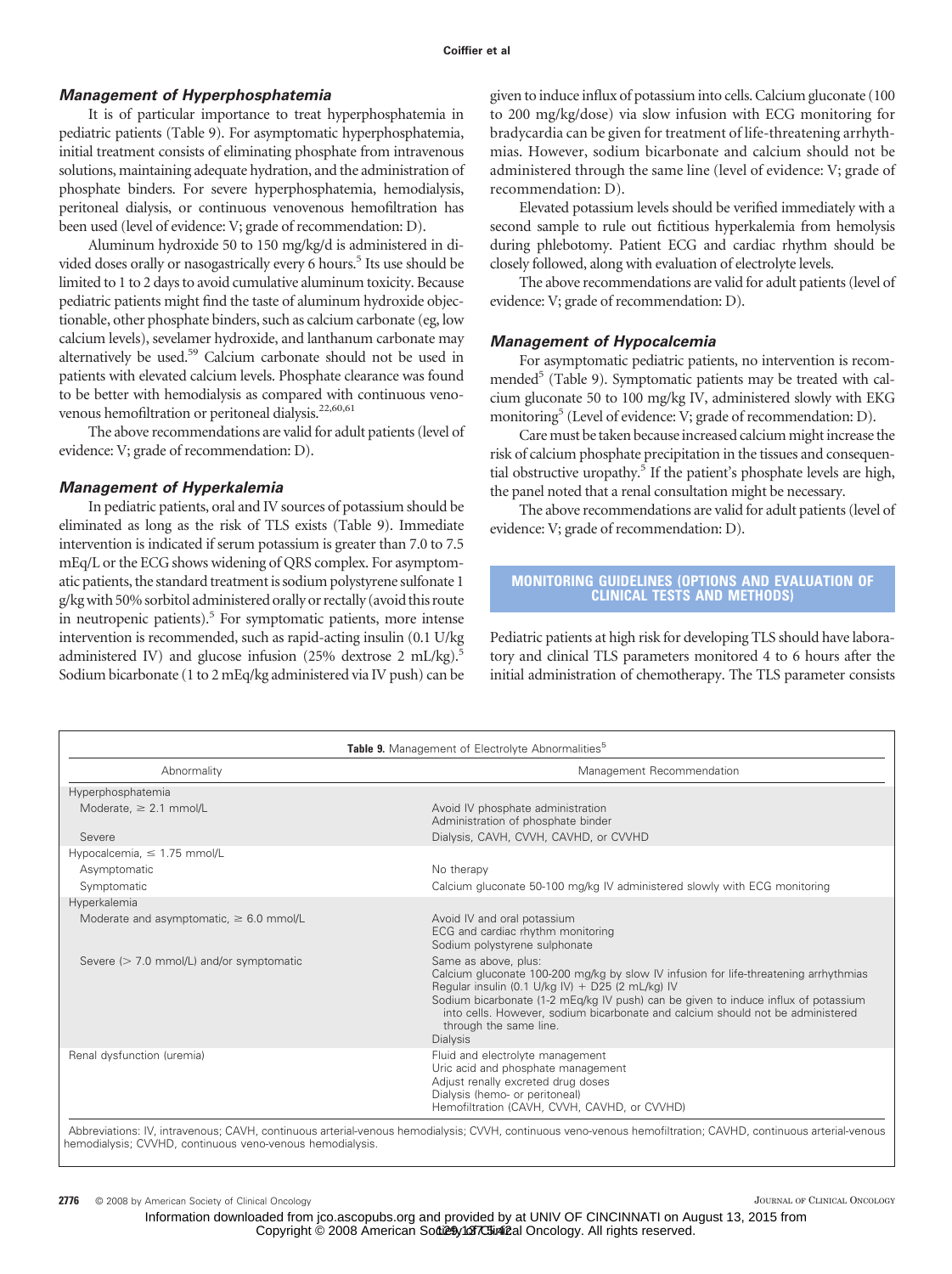of levels of uric acid, phosphate, potassium, creatinine, calcium, and LDH, as well as fluid input and urine output. For all patients, uric acid levels should be re-evaluated 4 hours after administration of rasburicase and every 6 to 8 hours thereafter until resolution of TLS, for example, until normalization of LDH levels (level of evidence: V; grade of recommendation: D).

If possible, patients with a high risk of developing TLS (ie, patients with Burkitt's lymphoma) should be in a position to be readily transferred to an intensive care unit before beginning chemotherapy.

For adult intermediate-risk patients, the panel suggested that patients be monitored for at least 24 hours after the completion of chemotherapy. For multiagent chemotherapeutic regimens in which the different drugs are administered over several days, monitoring should continue for 24 hours after the administration of the final agent of the first cycle. If rasburicase is not used in the initial management of the patient, electrolyte levels should be determined 8 hours after chemotherapy, which might require a 1-night hospital stay. The panel noted that if TLS has not occurred after 2 days, the likelihood is essentially zero that the patient will experience TLS (level of evidence: V; grade of recommendation: D).

#### **GUIDELINES FOR THE USE OF DIALYSIS**

For pediatric and adult patients at high risk of TLS, cytotoxic chemotherapy should only be administered once patients are located in a facility with ready access to dialysis. Although dialysis usage has been reduced since the introduction of rasburicase, as many as 3% of patients (1.5% of pediatric patients and 5% of adult patients) still require this procedure.<sup>20</sup> A nephrology specialist should therefore be notified in advance regarding high-risk patients. The panel recommended that a renal consultation be obtained immediately if urine

#### **REFERENCES**

**1.** Seegmiller JE, Laster L, Howell RR: Biochemistry of uric acid and its relation to gout. N Engl J Med 268:712-716, 1963

**2.** Van den Berghe G: Purine and pyrimidine metabolism between millennia: What has been accomplished, what has to be done? Adv Exp Med Biol 486:1-4, 2000

**3.** Levine AM: Challenges in the management of Burkitt's lymphoma. Clin Lymphoma 3:S19–S25, 2002 (suppl)

**4.** Hande KR, Garrow GC: Acute tumor lysis syndrome in patients with high-grade non-Hodgkin's lymphoma. Am J Med 94:133-139, 1993

**5.** Cairo MS, Bishop M: Tumour lysis syndrome: New therapeutic strategies and classification. Br J Haematol 127:3-11, 2004

**6.** Wössmann W, Schrappe M, Meyer U, et al: Incidence of tumor lysis syndrome in children with advanced stage Burkitt's lymphoma/leukemia before and after introduction of prophylactic use of urate oxidase. Ann Hematol 82:160-165, 2003

**7.** Arseneau JC, Canellos GP, Banks PM, et al: American Burkitt's lymphoma: A clinicopathologic study of 30 cases—I. Clinical factors relating to prolonged survival. Am J Med 58:314-321, 1975

**8.** Annemans L, Moeremans K, Lamotte M, et al: Incidence, medical resource utilisation and costs of hyperuricemia and tumour lysis syndrome in

output is low, if there is persistent or elevated phosphate levels, or in the case of hypocalcemia.

#### **AUTHORS' DISCLOSURES OF POTENTIAL CONFLICTS OF INTEREST**

*Although all authors completed the disclosure declaration, the following author(s) indicated a financial or other interest that is relevant to the subject matter under consideration in this article. Certain relationships marked with a "U" are those for which no compensation was received; those relationships marked with a "C" were compensated. For a detailed description of the disclosure categories, or for more information about ASCO's conflict of interest policy, please refer to the Author Disclosure Declaration and the Disclosures of Potential Conflicts of Interest section in Information for Contributors.*

**Employment or Leadership Position:** None **Consultant or Advisory Role:** Bertrand Coiffier, Sanofi-aventis (C); Mitchell S. Cairo, Sanofi-aventis (C) **Stock Ownership:** None **Honoraria:** Bertrand Coiffier, Sanofi-aventis; Ching-Hon Pui, Sanofi-aventis; Anas Younes, Sanofi-aventis; Mitchell S. Cairo, Sanofi-aventis; Arnold Altman, Sanofi-aventis **Research Funding:** None **Expert Testimony:** None **Other Remuneration:** None

## **AUTHOR CONTRIBUTIONS**

**Conception and design:** Bertrand Coiffier, Ching-Hon Pui, Mitchell S. Cairo

**Provision of study materials or patients:** Bertrand Coiffier **Collection and assembly of data:** Arnold Altman **Data analysis and interpretation:** Bertrand Coiffier, Arnold Altman, Ching-Hon Pui, Anas Younes, Mitchell S. Cairo **Manuscript writing:** Bertrand Coiffier, Arnold Altman, Ching-Hon Pui, Anas Younes, Mitchell S. Cairo **Final approval of manuscript:** Bertrand Coiffier, Arnold Altman, Ching-Hon Pui, Anas Younes

patients with acute leukaemia and non-Hodgkin's lymphoma in four European countries. Leuk Lymphoma 44:77-83, 2003

**9.** Montesinos P, Martin G, Perez-Sirbent M: Identification of risk factors for tumour lysis syndrome in patients with acute myeloid leukemia: Development of a prognostic score. Blood 106: 1843a, 2005 (abstr)

**10.** Cohen LF, Balow JE, Magrath IT, et al: Acute tumor lysis syndrome: A review of 37 patients with Burkitt's lymphoma. Am J Med 68:486-491, 1980

**11.** McCroskey RD, Mosher DF, Spencer CD, et al: Acute tumor lysis syndrome and treatment response in patients treated for refractory chronic lymphocytic leukemia with short-course, high-dose cytosine arabinoside, cisplatin, and etoposide. Cancer 66:246-250, 1990

12. Nomdedéu J, Martino R, Sureda A, et al: Acute tumor lysis syndrome complicating conditioning therapy for bone marrow transplantation in a patient with chronic lymphocytic leukemia. Bone Marrow Transplant 13:659-660, 1994

**13.** Boccia RV, Longo DL, Lieber ML, et al: Multiple recurrences of acute tumor lysis syndrome in an indolent non-Hodgkin's lymphoma. Cancer 56: 2295-2297, 1985

**14.** Gomez GA, Han T: Acute tumor lysis syndrome in prolymphocytic leukemia. Arch Intern Med 147:375-376, 1987

**15.** Cheson BD, Frame JN, Vena D, et al: Tumor lysis syndrome: An uncommon complication of fludarabine therapy of chronic lymphocytic leukemia. J Clin Oncol 16:2313-2320, 1998

**16.** Kunkel L, Wong A, Maneatis T, et al: Optimizing the use of rituximab for treatment of B-cell non-Hodgkin's lymphoma: A benefit-risk update. Semin Oncol 27:53-61, 2000 (suppl 12)

**17.** Rituxan Package Insert, Biogen Idec Inc and Genentech Inc, 2008

**18.** Baeksgaard L, Sorensen JB: Acute tumor lysis syndrome in solid tumors: A case report and review of the literature. Cancer Chemother Pharmacol 51:187-192, 2003

**19.** Bosly A, Sonet A, Pinkerton CR, et al: Rasburicase (recombinant urate oxidase) for the management of hyperuricemia in patients with cancer: Report of an international compassionate use study. Cancer 98:1048-1054, 2003

**20.** Jeha S, Kantarjian H, Irwin D, et al: Efficacy and safety of rasburicase, a recombinant urate oxidase (Elitek), in the management of malignancyassociated hyperuricemia in pediatric and adult patients: Final results of a multicenter compassionate use trial. Leukemia 19:34-38, 2005

**21.** Navolanic PM, Pui CH, Larson RA, et al: Elitek-rasburicase: An effective means to prevent and treat hyperuricemia associated with tumor lysis syndrome—a Meeting Report, Dallas, Texas, January 2002. Leukemia 17:499-514, 2003

**22.** DeConti RC, Calabresi P: Use of allopurinol for prevention and control of hyperuricemia in patients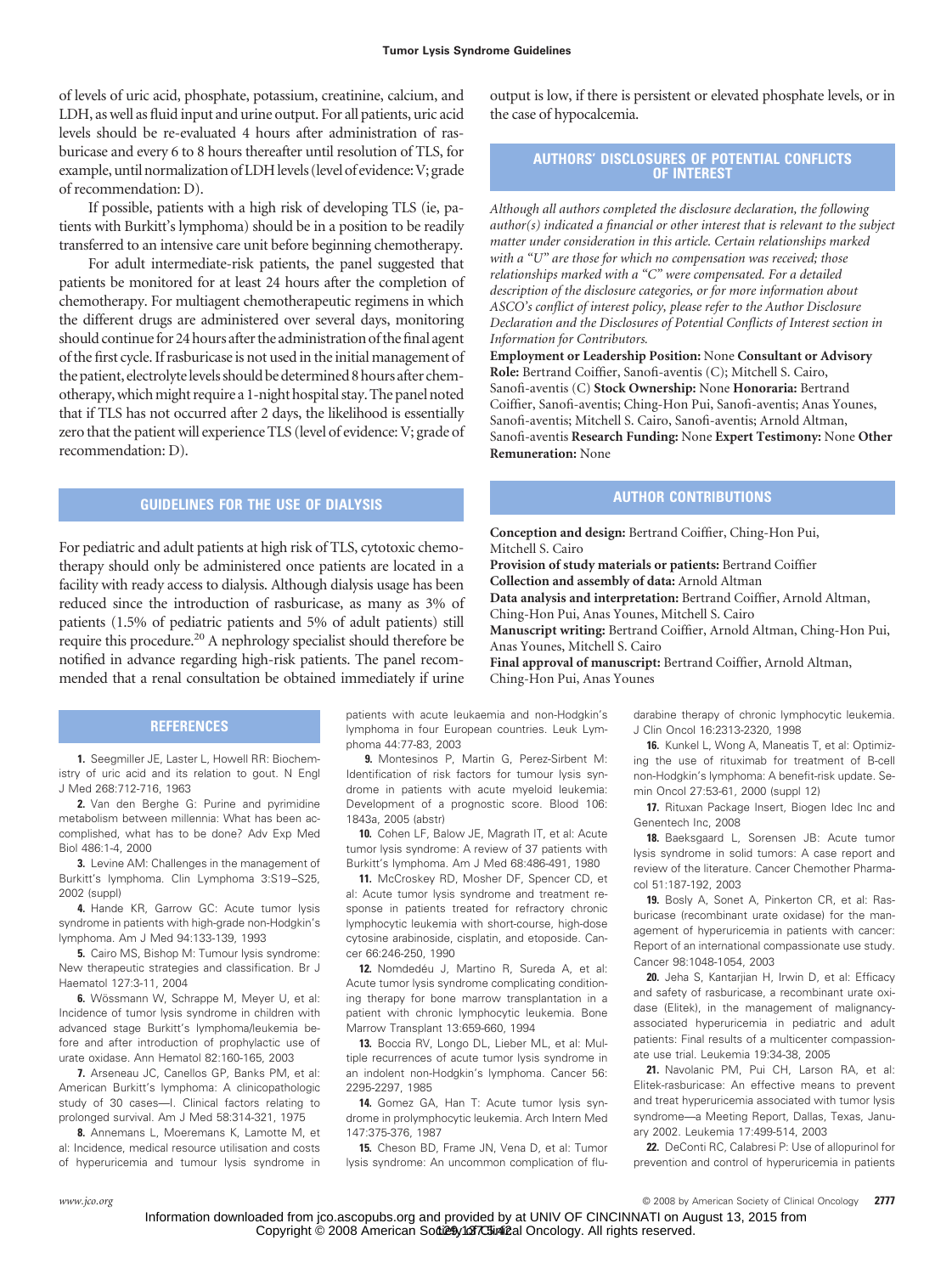with neoplastic disease. N Engl J Med 274:481-486, 1966

**23.** Landgrebe AR, Nyhan WL, Coleman M: Urinary-tract stones resulting from the excretion of oxypurinol. N Engl J Med 292:626-627, 1975

**24.** Jones DP, Mahmoud H, Chesney RW: Tumor lysis syndrome: Pathogenesis and management. Pediatr Nephrol 9:206-212, 1995

**25.** Andreoli SP, Clark JH, McGuire WA, et al: Purine excretion during tumor lysis in children with acute lymphocytic leukemia receiving allopurinol: Relationship to acute renal failure. J Pediatr 109: 292-298, 1986

**26.** Silverman P, Distelhorst CW: Metabolic emergencies in clinical oncology. Semin Oncol 16:504- 515, 1989

**27.** Ten Harkel AD, Kist-Van Holthe JE, Van Weel M, et al: Alkalinization and the tumor lysis syndrome. Med Pediatr Oncol 31:27-28, 1998

**28.** Tsokos GC, Balow JE, Spiegel RJ, et al: Renal and metabolic complications of undifferentiated and lymphoblastic lymphomas. Medicine (Baltimore) 60: 218-229, 1981

**29.** Conger JD, Falk SA: Intrarenal dynamics in the pathogenesis and prevention of acute urate nephropathy. J Clin Invest 59:786-793, 1977

**30.** Krakoff IH, Meyer RL: Prevention of hyperuricemia in leukemia and lymphoma: Use of alopurinol, a xanthine oxidase inhibitor. JAMA 193:1-6, 1965

**31.** Spector T: Inhibition of urate production by allopurinol. Biochem Pharmacol 26:355-358, 1977

**32.** Smalley RV, Guaspari A, Haase-Statz S, et al: Allopurinol: Intravenous use for prevention and treatment of hyperuricemia. J Clin Oncol 18:1758- 1763, 2000

**33.** Band PR, Silverberg DS, Henderson JF, et al: Xanthine nephropathy in a patient with lymphosarcoma treated with allopurinol. N Engl J Med 283: 354-357, 1970

**34.** Hande KR, Hixson CV, Chabner BA: Postchemotherapy purine excretion in lymphoma patients receiving allopurinol. Cancer Res 41:2273-2279, 1981

**35.** Jeha S: Tumor lysis syndrome. Semin Hematol 38:4-8, 2001 (suppl 10)

**36.** Conger JD: Acute uric acid nephropathy. Med Clin North Am 74:859-871, 1990

**37.** Crews KR, Evans WE, Pui CH: Methotrexate pharmacokinetics following hyperuricemic treatment with allopurinol vs urate oxidase in children with acute lymphoblastic leukemia (ALL). Blood 98:113a, 2001 (abstr 474)

**38.** Allopurinol Package Insert

**39.** Yeldandi AV, Yeldandi V, Kumar S, et al: Molecular evolution of the urate oxidase-encoding gene in hominoid primates: Nonsense mutations. Gene 109:281-284, 1991

**40.** Brogard JM, Coumaros D, Franckhauser J, et al: Enzymatic uricolysis: A study of the effect of a fungal urate-oxydase. Rev Eur Etud Clin Biol 17:890- 895, 1972

**41.** Laboureur P, Langlois C: [Urate oxidase of Aspergillus flavus. I. Isolation, purification, properties]. Bull Soc Chim Biol (Paris) 50:811-825, 1968

**42.** Laboureur P, Langlois C: [Urate oxidase of Aspergillus flavus. II. Metabolism, inhibition, specificity]. Bull Soc Chim Biol (Paris) 50:827-841, 1968

**43.** Kissel P, Lamarche M, Royer R: Modification of uricaemia and the excretion of uric acid nitrogen by an enzyme of fungal origin. Nature 217:72-74, 1968

**44.** Masera G, Jankovic M, Zurlo MG, et al: Urateoxidase prophylaxis of uric acid-induced renal damage in childhood leukemia. J Pediatr 100:152-155, 1982

**45.** Ducros J, Saingra S, Rampal M, et al: Hemolytic anemia due to G6PD deficiency and urate oxidase in a kidney-transplant patient. Clin Nephrol 35:89-90, 1991

**46.** Pui CH, Relling MV, Lascombes F, et al: Urate oxidase in prevention and treatment of hyperuricemia associated with lymphoid malignancies. Leukemia 11:1813-1816, 1997

**47.** Patte C, Sakiroglu O, Sommelet D: European experience in the treatment of hyperuricemia. Semin Hematol 38:9-12, 2001 (suppl 10)

**48.** Elitek Package Insert, Sanofi-aventis, 2007

**49.** Pui CH, Mahmoud HH, Wiley JM, et al: Recombinant urate oxidase for the prophylaxis or treatment of hyperuricemia in patients with leukemia or lymphoma. J Clin Oncol 19:697-704, 2001

**50.** Goldman SC, Holcenberg JS, Finklestein JZ, et al: A randomized comparison between rasburicase and allopurinol in children with lymphoma or leukemia at high risk for tumor lysis. Blood 97:2998-3003, 2001

**51.** Coiffier B, Mounier N, Bologna S, et al: Efficacy and safety of rasburicase (recombinant urate oxidase) for the prevention and treatment of hyperuricemia during induction chemotherapy of aggressive non-Hodgkin's lymphoma: Results of the GRAAL1 (Groupe d'Etude des Lymphomes de l'Adulte Trial on Rasburicase Activity in Adult Lymphoma) study. J Clin Oncol 21:4402-4406, 2003

**52.** Candrilli S, Bell T, Irish W, et al: A comparison of inpatient length of stay and costs among patients with hematological malignancies (excluding Hodgkin's disease) associated with and without acute renal failure. Clin Lymph Myeloma 8:44-51, 2008

**53.** Annemans L, Moeremans K, Lamotte M, et al: Pan-European multicentre economic evaluation of recombinant urate oxidase (rasburicase) in prevention and treatment of hyperuricaemia and tumour lysis syndrome in haematological cancer patients. Support Care Cancer 11:249-257, 2003

**54.** Trifilio S, Tallman M, Singhal S, et al: Lowdose recombinant urate oxidase (rasburicase) is effective in hyperuricemia. Blood 104:905a, 2004 (abstr 3312)

**55.** Trifilio S, Evens A, Gordon L: Low-dose recombinant urate oxidase (rasburicase) is effective in treating hyperuricemia in patients with hematologic malignancies. Blood 106:3123a, 2005 (abstr)

**56.** Feusner J, Farber MS: Role of intravenous allopurinol in the management of acute tumor lysis syndrome. Semin Oncol 28:13-18, 2001 (suppl 5)

**57.** Pui CH, Jeha S, Irwin D, Camitta B: Recombinant urate oxidase (rasburicase) in the prevention and treatment of malignancy-associated hyperuricemia in pediatric and adult patients: Results of a compassionate-use trial. Leukemia 15:1505-1509, 2001

**58.** Ueng S: Rasburicase (Elitek): A novel agent for tumor lysis syndrome. Proc (Bayl Univ Med Cent) 18:275-279, 2005

**59.** Friedman EA: An introduction to phosphate binders for the treatment of hyperphosphatemia in patients with chronic kidney disease. Kidney Int Suppl S2–S6, 2005

**60.** Sakarcan A, Quigley R: Hyperphosphatemia in tumor lysis syndrome: The role of hemodialysis and continuous veno-venous hemofiltration. Pediatr Nephrol 8:351-353, 1994

**61.** Heney D, Essex-Cater A, Brocklebank JT, et al: Continuous arteriovenous haemofiltration in the treatment of tumour lysis syndrome. Pediatr Nephrol 4:245-247, 1990

## ■■■ *Appendix*

The Appendix is included in the full-text version of this article, available online at www.jco.org. It is not included in the PDF version (via Adobe® Reader®).